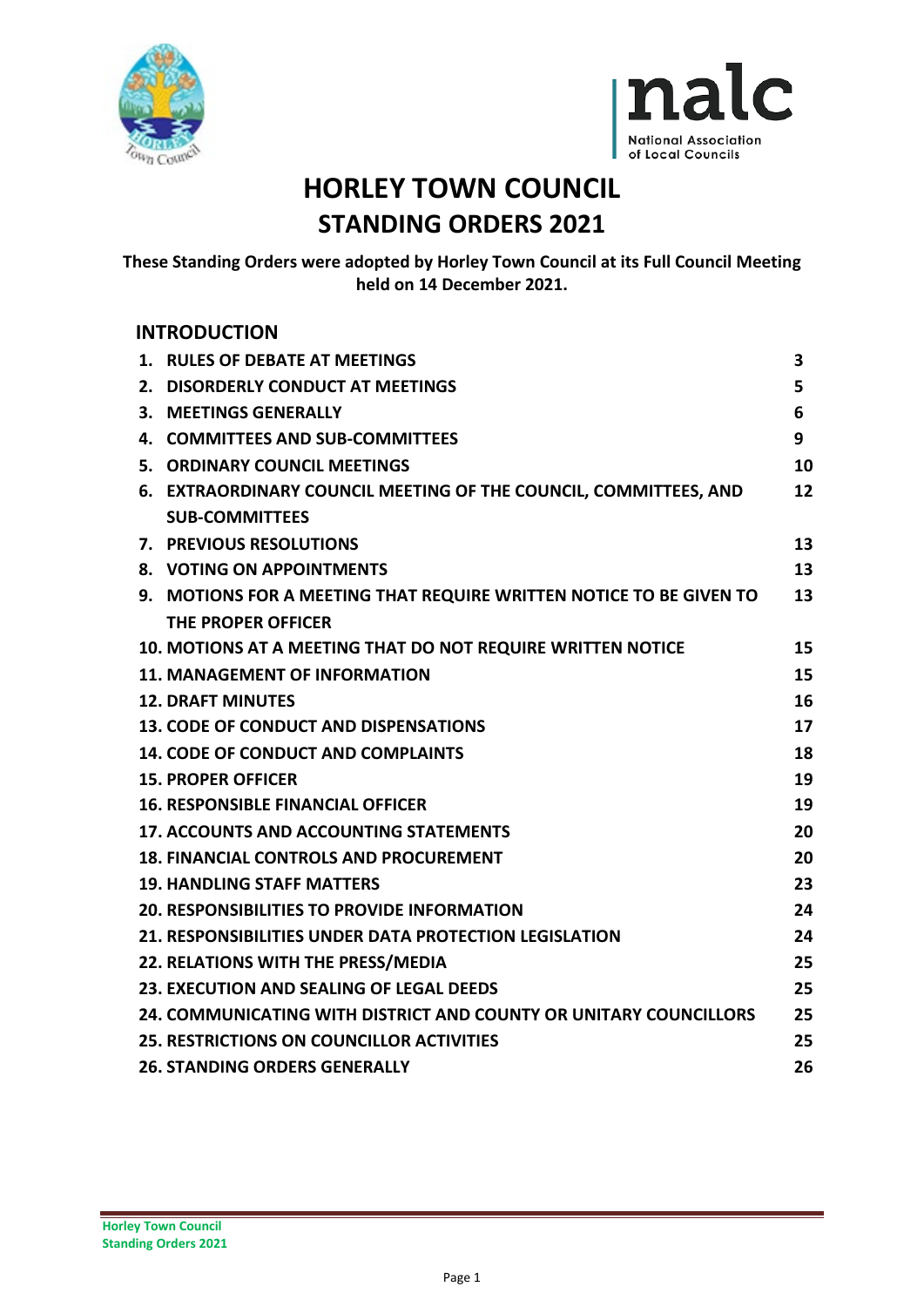# **HORLEY TOWN COUNCIL – STANDING ORDERS**

## **INTRODUCTION**

- **1** These Standing Orders regulate the conduct and business of the Town Council and are binding on Horley Town Councillors.
- **2** The Orders are also binding on all those invited to take part in public or confidential Council business and, where appropriate, on Town Councilstaff.
- **3** The Orders are reviewed by the Standing Orders Sub-Committee on a regular basis and recommendations made to Full Council. The Orders will additionally be reviewed at the first Finance Committee meeting in each Municipal Year.
- **4** Where matters arise that are not covered by these Orders, reference should be made to the latest version of the publication, Local Council Administration by Charles Arnold-Baker.
- **5** Many of the Orders are statutory requirements. These are printed in **bold type**.
- **6** On signing or re-signing a Declaration of Acceptance of Office, members also undertake to be bound by the Reigate and Banstead Borough Council Member Code of Conduct, adopted by Horley Town Council on 26 June 2012, with effect from 1 July 2012, in accordance with Chapter 7, Regulation 28 of the Localism Act 2011.
- **7** The Financial Regulations govern the financial conduct of the Town Council.
- **8** Further background details can be found in the Supplementary Informationsection.
- **9** The Complaints Procedures govern the Town Council's procedures for dealing with complaints from a service user or from a member of the public.
- **10** The Press & Media Protocol guides both Councillors and Officers in their relations with the Press and Media.
- **11** The Social Networking Policy manages and regulates the corporate use of social media alongside the Press & Media Protocol.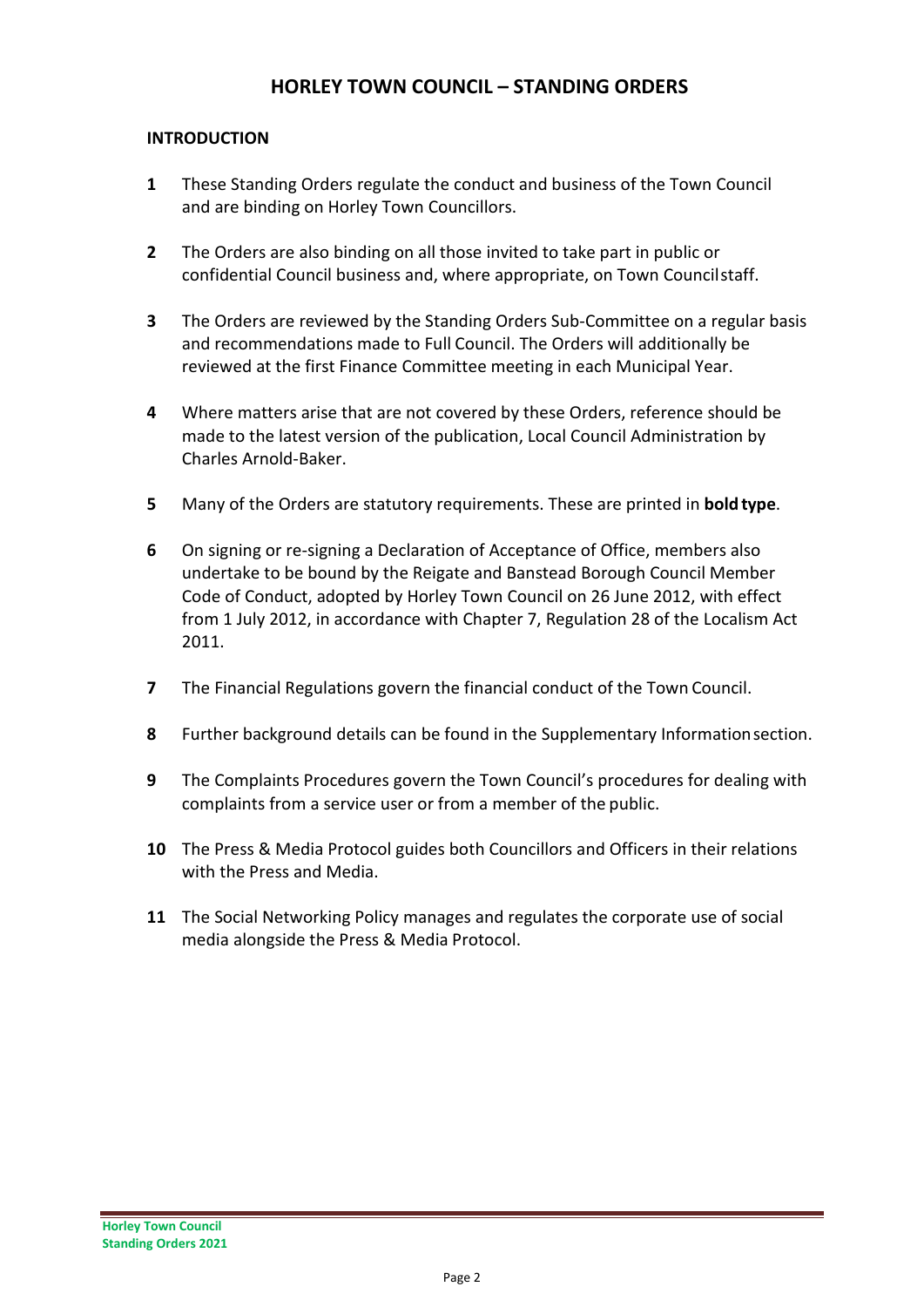## **1. RULES OF DEBATE AT MEETINGS**

- a Motions on the agenda shall be considered in the order that they appear unless the order is changed at the discretion of the Chairman of the meeting.
- b A motion (including an amendment) shall not be progressed unless it has been moved and seconded.
- c A motion on the agenda that is not moved by its proposer may be treated by the Chairman of the meeting as withdrawn.
- d If a motion (including an amendment) has been seconded, it may be withdrawn by the proposer only with the consent of the seconder and the meeting.
- e A resolution or amendment shall not be discussed unless it has been proposed and seconded and proper notice has already been given.
- f A member shall direct his speech to the question under discussion or to a point of order.
- g No speech by a mover of a resolution shall exceed five minutes and no other speech shall exceed five minutes, except by consent of the Council.
- h An amendment is a proposal to remove or add words to a motion. It shall not negate the motion.
- i If an amendment to the original motion is carried, the original motion (as amended) becomes the substantive motion upon which further amendment(s) may be moved.
- j An amendment shall not be considered unless early verbal notice of it is given at the meeting and, if requested by the Chairman of the meeting, is expressed in writing to the Chairman.
- k A Councillor may move an amendment to his own motion if agreed by the meeting. If a motion has already been seconded, the amendment shall be with the consent of the seconder and the meeting.
- l If there is more than one amendment to an original or substantive motion, the amendments shall be moved in the order directed by the Chairman of the meeting.
- m Subject to Standing Order 1(n), only one amendment shall be moved and debated at a time, the order of which shall be directed by the Chairman of the meeting.
- n One or more amendments may be discussed together if the Chairman of the meeting considers this expedient but each amendment shall be voted upon separately.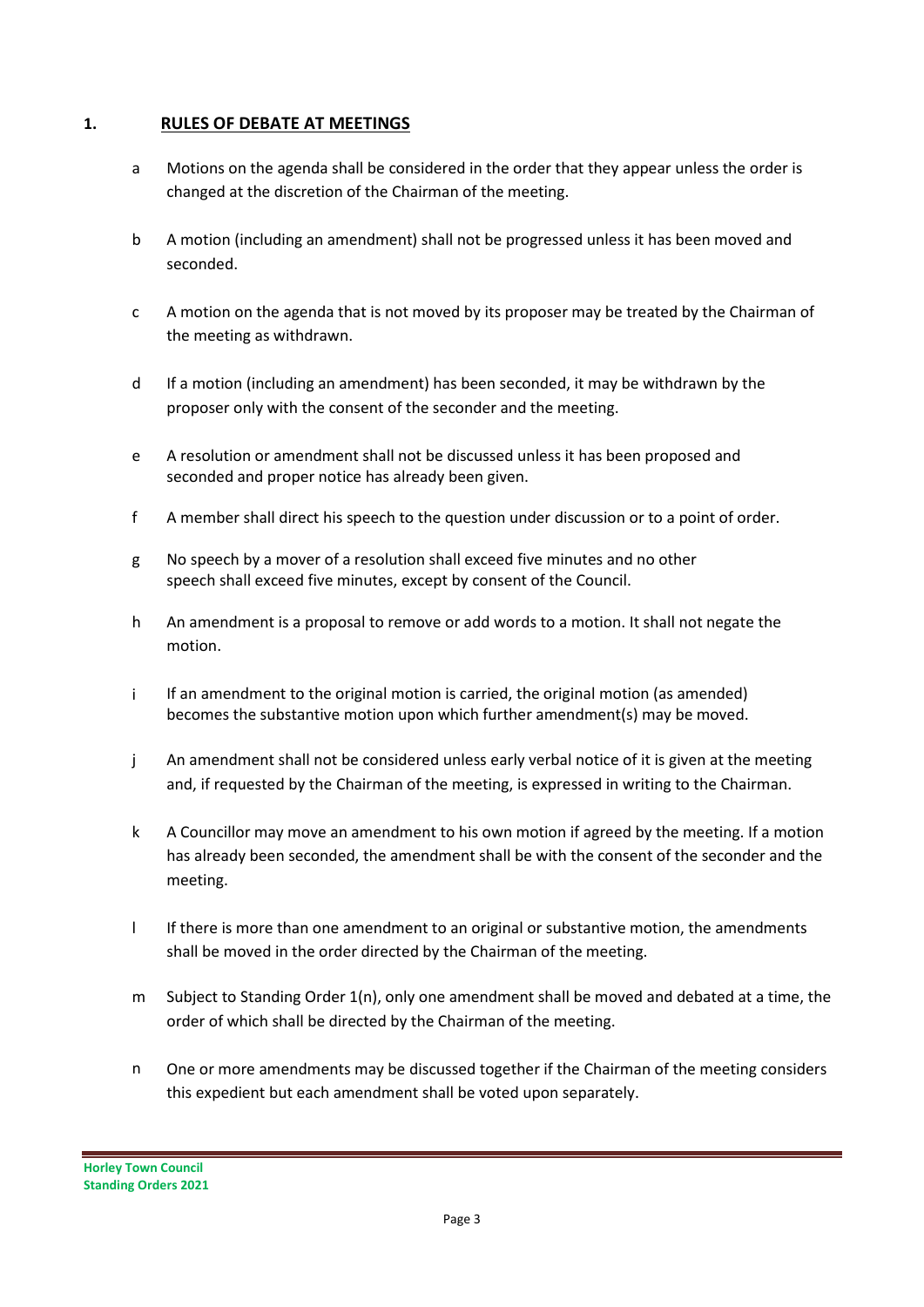- o A Councillor may not move more than one amendment to an original or substantive motion.
- p The mover of a resolution or of an amendment shall have a right of reply, not exceeding five minutes.
- q Where a series of amendments to an original motion are carried, the mover of the original motion shall have a right of reply either at the end of debate on the first amendment or at the very end of debate on the final substantive motion immediately before it is put to the vote.
- r Unless permitted by the Chairman of the meeting, a Councillor may speak once in the debate on a motion except:
	- i. to speak on an amendment moved by another Councillor;
	- ii. to move or speak on another amendment if the motion has been amended since he last spoke;
	- iii. to make a point of order;
	- iv. to give a personal explanation, confined to some material part of a former speech by him which may have been misunderstood; or
	- v. to exercise a right of reply.
- s A motion or amendment may be withdrawn by the proposer with the consent of the Council, which shall be signified without discussion, and no member may speak upon it after permission has been asked for its withdrawal, unless such permission has been refused.
- t During the debate on a motion, a Councillor may interrupt only on a point of order or a personal explanation and the Councillor who was interrupted shall stop speaking. A Councillor raising a point of order shall identify the Standing Order which he considers has been breached or specify the other irregularity in the proceedings of the meeting he is concerned by.
- u A point of order shall be decided by the Chairman of the meeting and his decision shall be final.
- v Members shall address the Chairman. If two or more members wish to speak, the Chairman shall decide who to call upon.
- w Whenever a member speaks during a debate all other members shall besilent.
- x When a motion is under debate no other motion shall be moved except the following:
	- i. to amend the motion;
	- ii. to proceed to the next business;
	- iii. to adjourn the debate;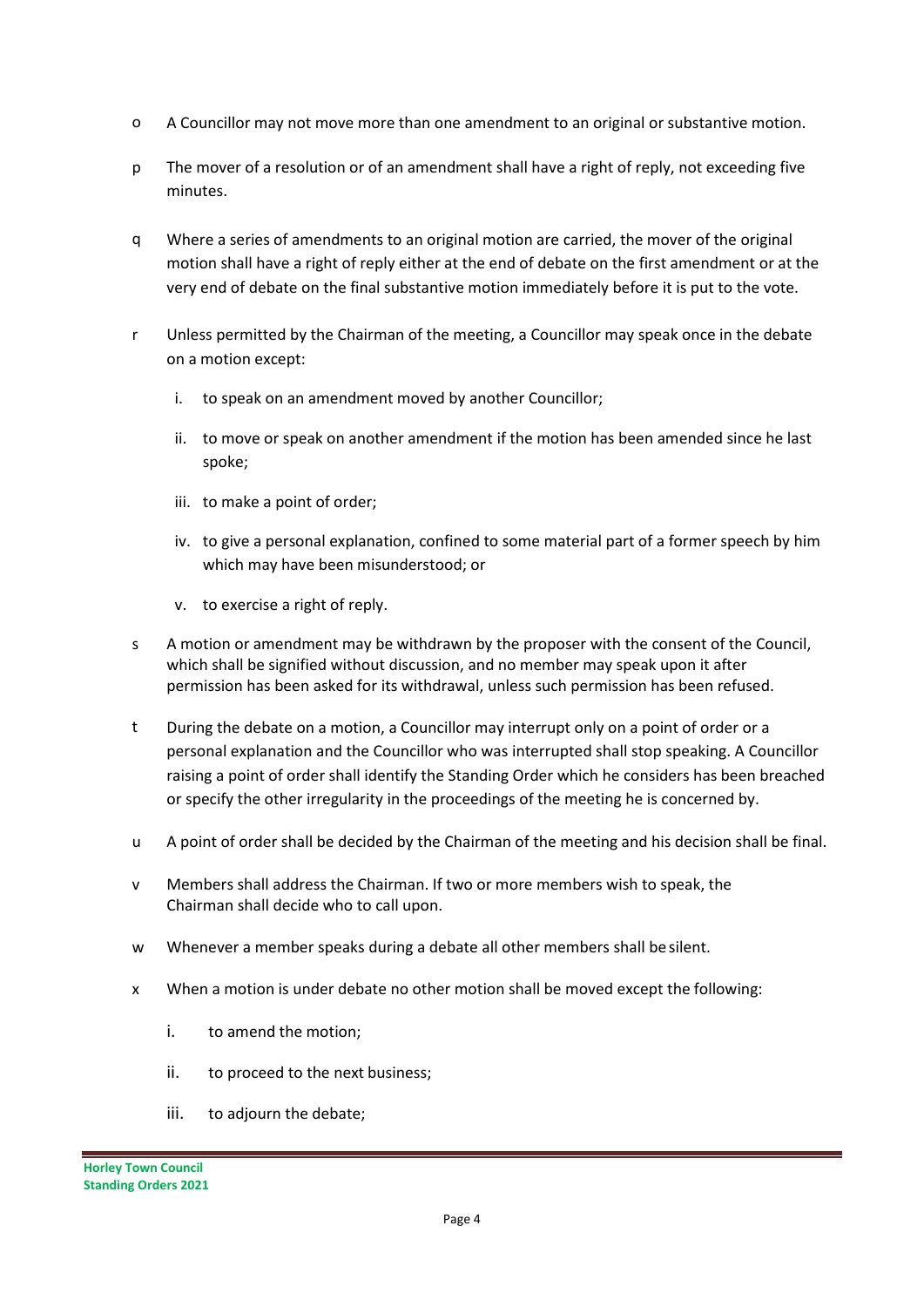- iv. to put the motion to a vote;
- v. to ask a person to be no longer heard or to leave themeeting;
- vi. to refer a motion to a Committee for consideration;
- vii. to exclude the public and press;
- viii. to adjourn the meeting; or
- ix. to suspend any Standing Order(s) except those which reflect are mandatory statutory or legal requirements.
- y Before an original or substantive motion is put to the vote, the Chairman of the meeting shall be satisfied that the motion has been sufficiently debated and that the mover of the motion under debate has exercised or waived his right of reply.
- z The mover of a resolution shall have a right to reply immediately before the resolution is put to the vote. If an amendment is proposed the mover of the amendment shall be entitled to reply immediately before the amendment is put to the vote. A member exercising a right of reply shall not introduce a new matter. After the right of reply has been exercised or waived, a vote shall be taken without furtherdiscussion.
- aa Excluding motions moved under Standing Order  $1(x)$ , the contributions or speeches by a Councillor shall relate only to the motion under discussion and shall not exceed five minutes without the consent of the Chairman of the meeting.

#### **2. DISORDERLY CONDUCT AT MEETINGS**

- a No person shall obstruct the transaction of business at a meeting or behave offensively or improperly. If this Standing Order is ignored, the Chairman of the meeting shall request such person(s) to moderate or improve their conduct.
- b If person(s) disregard the request of the Chairman of the meeting to moderate or improve their conduct, any Councillor or the Chairman of the meeting may move that the person be no longer heard or be excluded from the meeting. The motion, if seconded, shall be put to the vote without discussion.
- c If a resolution made under standing order 2(b) is ignored, the Chairman of the meeting may take further reasonable steps to restore order or to progress the meeting. This may include temporarily suspending or closing the meeting.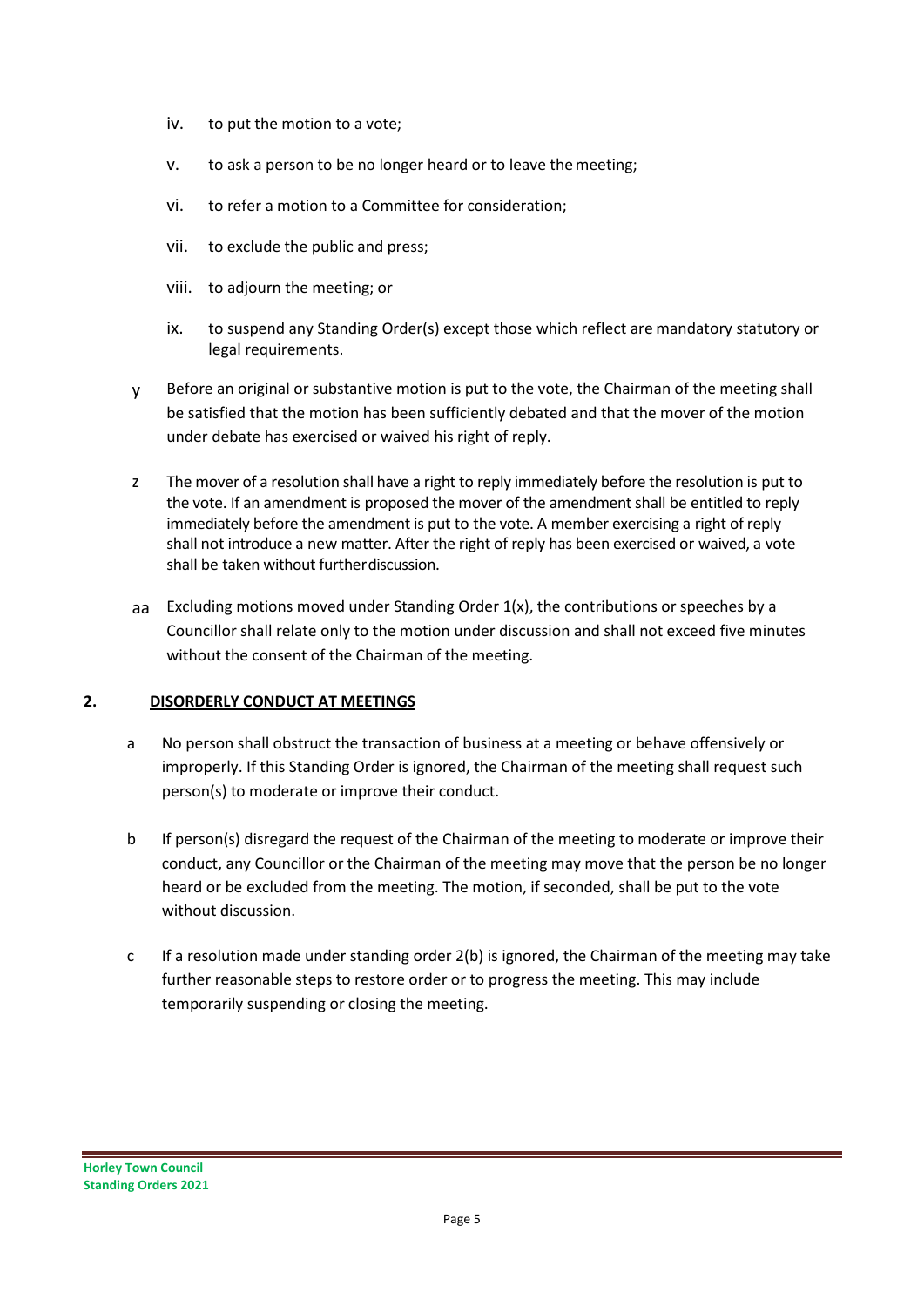## **3. MEETINGS GENERALLY**

Full Council meetings

Committee meetings

Sub-committee meetings **•** 

- a Meetings of the Council shall be held in each year on such dates and times and at such place as the Council may direct.
- b **Meetings shall not take place in premises which at the time of the meeting, are used for the supply of alcohol, unless no other premises are available free of charge or at a reasonable cost.**
- c **The minimum three clear days for notice of a meeting does not include the day on which notice was issued, the day of the meeting, a Sunday, a day of the Christmas break, a day of the Easter break or of a bank holiday or a day appointed for public thanksgiving or mourning.**
- d **The minimum three clear days' public notice for a meeting does not include the day on which the notice was issued or the day of the meeting unless the meeting is convened at shorter notice.**
- ● e **Meetings shall be open to the public unless their presence is prejudicial to the public interest by reason of the confidential nature of the business to be transacted or for other special reasons. The public's exclusion from part or all of a meeting shallbe by a resolution which shall give reasons for the public's exclusion.**
	- f Members of the public may make representations during the Public Forum, answer questions and give evidence at a meeting which they are entitled to attend in respect of the business on the agenda. Standing Orders may be suspended at the request of the Chairman and members to bring forward the agenda item to the Public Forum part of the meeting.
	- g The period of time designated for public participation at a meeting in accordance with Standing Order 3(f) shall not exceed 5 minutes unless directed by the Chairman of the meeting.
	- h Subject to Standing Order 3(g), a member of the public shall not speak for more than 5 minutes.
	- i In accordance with Standing Order  $3(f)$ , a question shall not require a response at the meeting nor start a debate on the question. The Chairman of the meeting may direct that a written or oral response be given.
	- j A member of the public shall stand when requesting to speak and when speaking (except when a person has a disability or is likely to suffer discomfort). The Chairman of the meeting may at any time permit a person to be seated when speaking.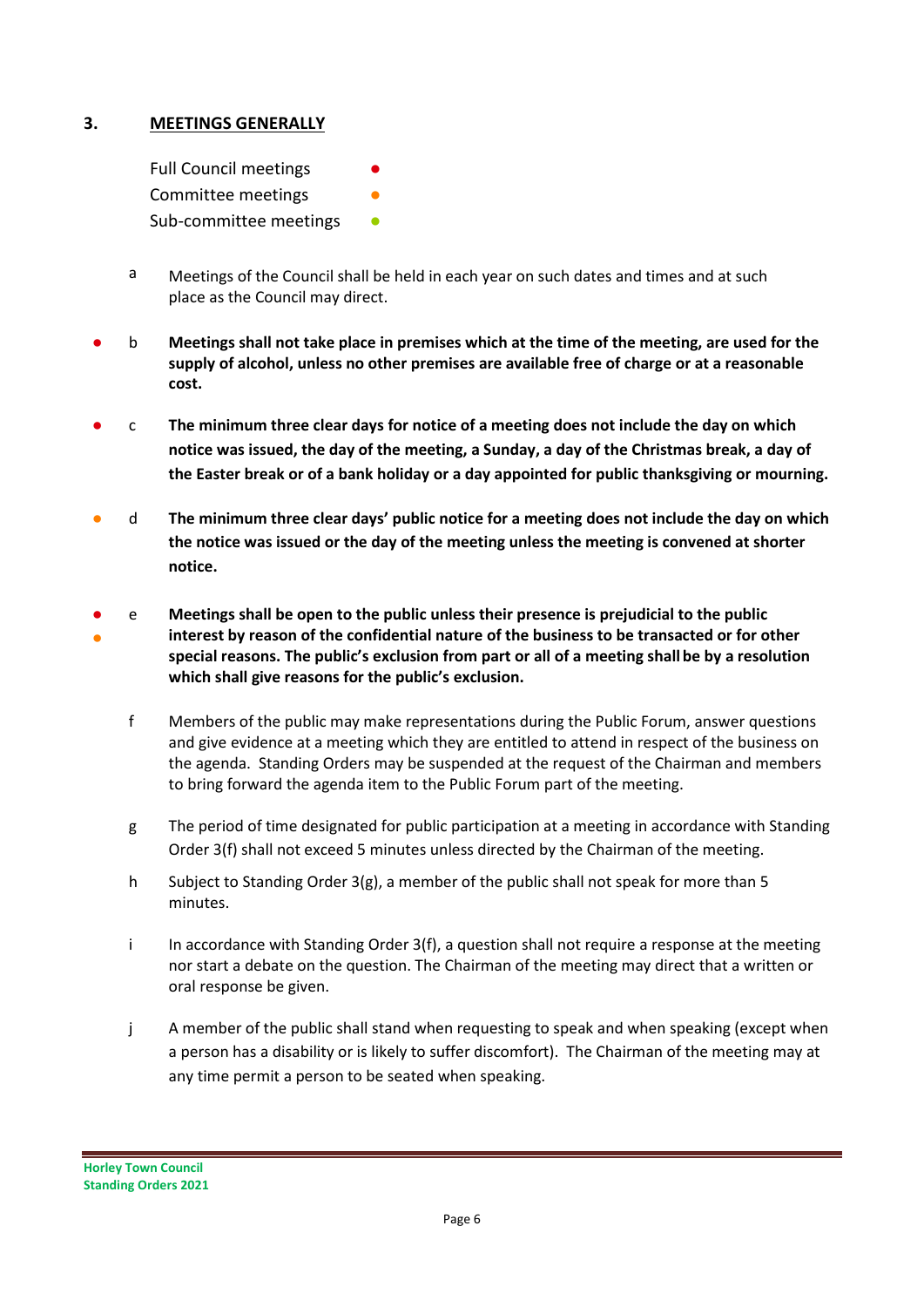- k A member of the public who speaks at a meeting shall direct his comments to the Chairman of the meeting.
- l Only one member of the public is permitted to speak at a time. If more than one person wants to speak, the Chairman of the meeting shall direct the order of speaking.
- m A record of a public participation session at a meeting shall be included in the minutes of that meeting.
- n At the discretion of a simple majority of the Council or Committee, members of the public, by reason of their expertise, may be invited to participate in public or confidential sessions.
- ● o **A person who attends a meeting is permitted to report on the meeting whilst the meeting is open to the public. To "report" means to film, photograph, make an audio recording of meeting proceedings, use any other means for enabling persons not present to see or hear the meeting as it takes place or later or to report or to provide oral or written commentary about the meeting so that the report or commentary is available as the meeting takes place or later to persons not present.**
	- p The Council may make an audio recording of every meeting for its own use.
	- q A member shall stand when speaking at Full Council meetings but shall remain seated when speaking at Committee meetings.
	- r **The press shall be provided with reasonable facilities for the taking of their report of all or part of a meeting at which they are entitled to be present.**
- s **Subject to Standing Orders which indicate otherwise, anything authorised or required to be done by, to or before the Chairman of the Council may in his absence be done by, to or before the Vice-Chairman of the Council.**
- t **The Committee Chairman, if present, shall preside at a meeting. If the Chairman is absent from a meeting, the Vice-Chairman, if present, shall preside. If both the Chairman and the Vice-Chairman are absent from a meeting, a Councillor as chosen by the Councillors present at the meeting shall preside at the meeting.**
- ● u **Subject to a meeting being quorate, all questions at a meeting shall be decided by a majority of the Councillors and Non-Councillors with voting rights present and voting.**
- ●
- ● v **The Chairman may give an original vote on any matter put to the vote, and in the case of an equality of votes may exercise his casting vote whether or not he gave an original vote.**
- *See Standing Orders 5 h and (i) for different rules that apply in the election of the Chairman of the Council at the Annual Meeting of the Council.*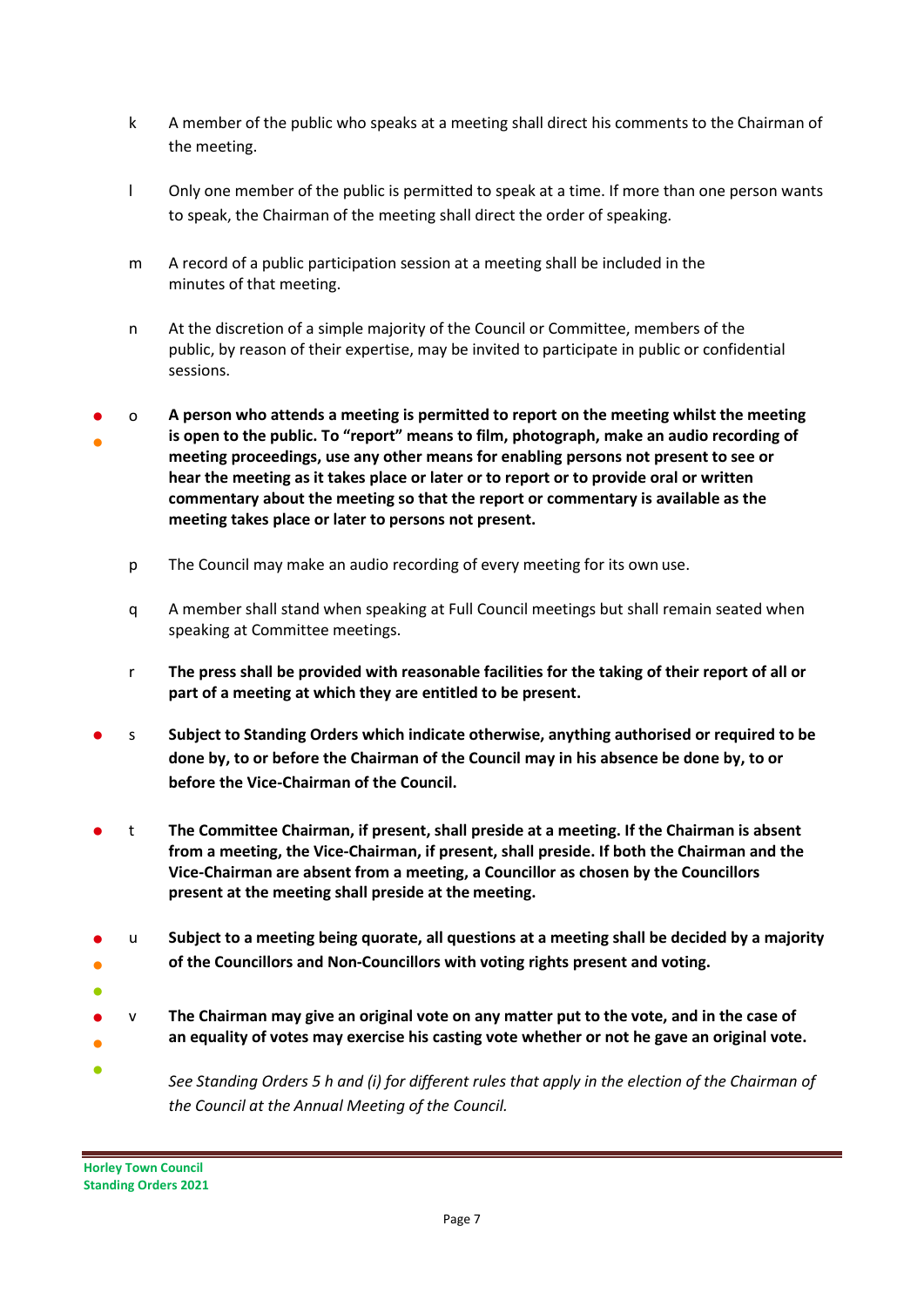- w **Unless Standing Orders provide otherwise, voting on a question shall be by a show of hands. At the request of a Councillor, the voting on any question shall be recorded so as to show whether each Councillor present and voting gave their vote for or against that question.** Such a request shall be made before moving on to the next item of business on the agenda.
	- x The minutes of a meeting shall include an accurate record of the following:
		- i. the time and place of the meeting;
		- ii. the names of Councillors who are present and the names of Councillors who are absent;
		- iii. interests that have been declared by Councillors and Non-Councillors with voting rights;
		- iv. the grant of dispensations (if any) to Councillors and Non-Councillors with voting rights;
		- v. whether a Councillor or Non-Councillor with voting rights left the meeting when matters that they held interests in were being considered;
		- vi. if there was a public participation session; and
		- vii. the resolutions made.
- ● ● y **A Councillor or a Non-Councillor with voting rights who has a disclosable pecuniary interest or another interest as set out in the Council's Code of Conduct in a matter being considered at a meeting is subject to statutory limitations or restrictions under the code on his right to participate and vote on that matter.**
	- z The Code of Conduct adopted by the Council (Reigate & Banstead Member Code of Conduct, adopted by Horley Town Council from 1 July 2012) shall apply to Councillors in respect of the entire meeting.
	- aa An interest arising from the Code of Conduct adopted by the Council, the existence and nature of which is required to be disclosed by a Councillor at a meeting, shall be recorded in the minutes of the meeting.
- ab **No business may be transacted at a meeting unless at least one third of the whole number of members of the Council or Committee are present and in no case shall the quorum of the meeting be less than three.**
- ● ● ac **If a meeting is or becomes inquorate no business shall be transacted** and the meeting shall be closed. The business on the agenda for the meeting shall be adjourned to another meeting of that Committee or to Full Council.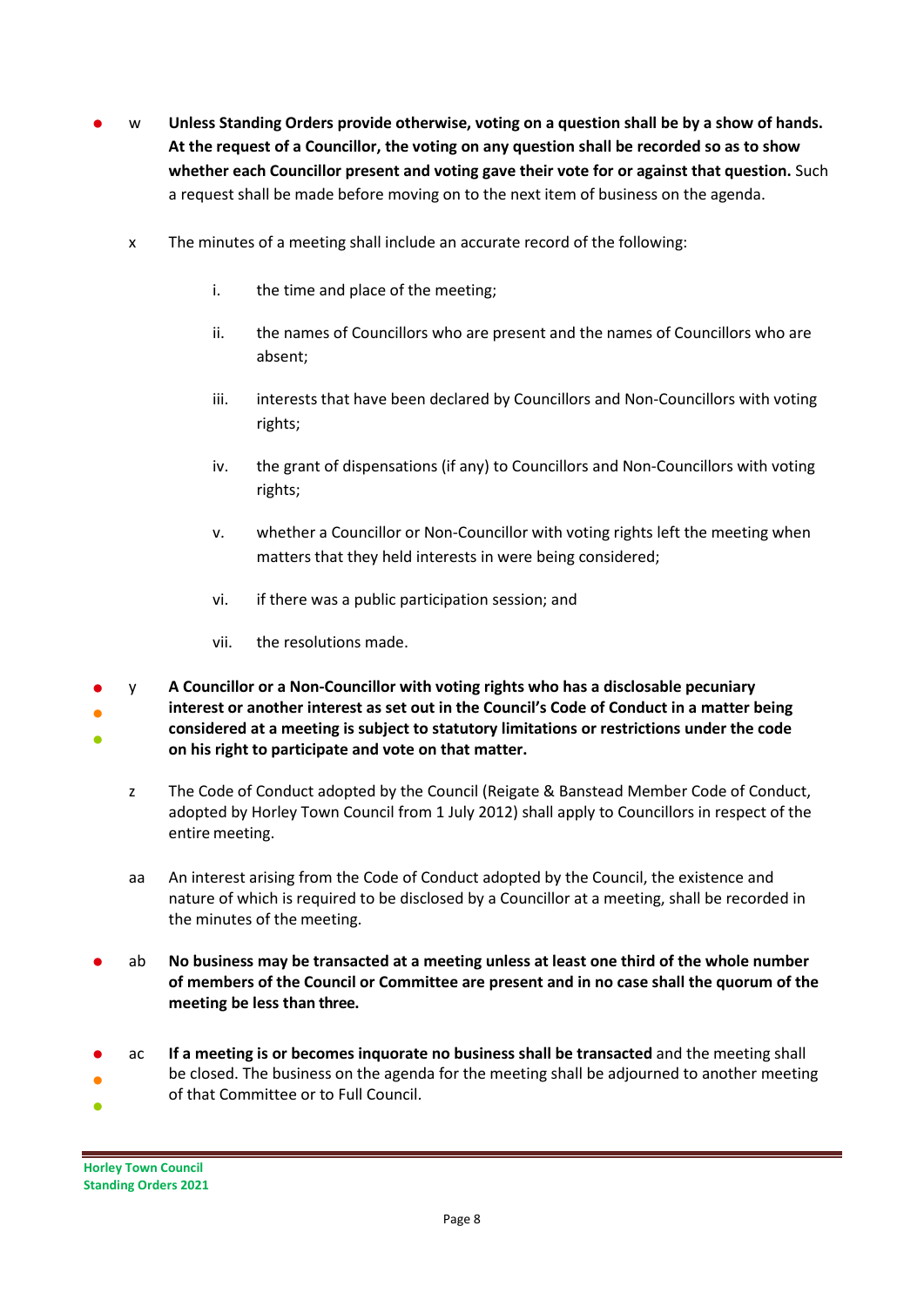- ad A Schedule of Council and Committee Meetings for the next Council year (May to April) shall be drawn up by the Clerk and approved by the Council before the end of April in any year. The schedule shall include a date for the Annual Meeting in the next Council year. In an election year the schedule shall be recommended for approval by the incoming Council.
- ae The Town Meeting shall be held between 1 March and 1 June each year. In an election year the Town Meeting shall be held in March (or at a time outside of Purdah, as directed by Reigate & Banstead Borough Council).
- af Meetings of the Council and of its Committees shall not exceed two hours. If there is unfinished business, this Standing Order may be suspended at the discretion of a simple majority of the Council or Committee, to allow the meeting to continue. (Subject to the agreement of Officers present.)

## **4. COMMITTEES AND SUB-COMMITTEES**

- **a Unless the Council determines otherwise, a Committee may appoint a Sub-Committee whose terms of reference and members shall be determined by the Committee.**
- **b The members of a Committee may include Non-Councillors unless it is a Committee which regulates and controls the finances of the Council.**
- **c Unless the Council determines otherwise, all the members of an Advisory Committee and a Sub-Committee of the Advisory Committee may be Non-Councillors.**
- d The Council may at its Annual Meeting appoint Standing Committees (currently Finance & General Purposes, Leisure & Amenities and Planning & Development) and may at any other time appoint such other Committees as may be necessary, and:
	- i. shall determine their Terms of Reference
	- ii. shall not appoint any member of a Committee so as to hold office later than the next Annual Meeting.
	- iii. may dissolve or alter the membership of a Committee at any time, in accordance with Standing Orders.
- e With the exception of Committee Chairmen, each member shall have the opportunity to serve on a maximum of two Committees.
- f The Chairman and Vice-Chairman of the Council, ex-officio, shall be voting members of every Committee.

**Horley Town Council Standing Orders 2021**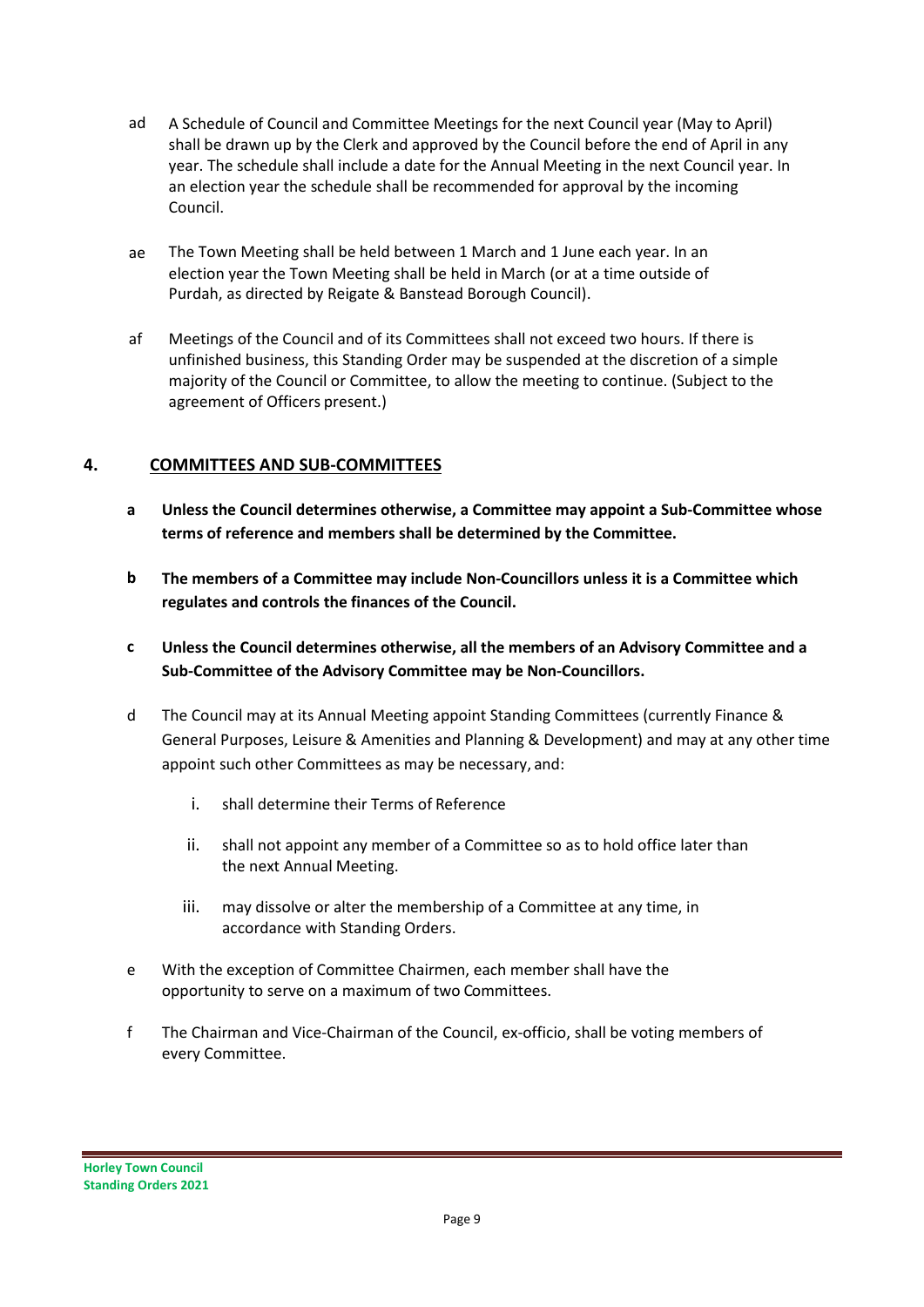- <sup>g</sup> The Chairman of the Leisure & Amenities Committee and the Chairman of the Planning & Development Committee shall be ex officio members of the Finance & General Purposes Committee.
- h Committee Chairmen shall have the opportunity to serve on every Committee.
- i Unless there is a Council resolution to the contrary, every Committee may appoint Sub-Committees, whose terms of reference and members shall be determined by resolution of the Committee.
- j Every Committee / Sub-Committee shall at its first meeting, before proceeding to any other business, elect a Chairman and may elect a Vice-Chairman who shall hold office until the next Annual Meeting of the Council.
- k The Standing Orders relating to meetings of Committees shall apply to meetings of Sub-Committees.

## **5. ORDINARY COUNCIL MEETINGS**

- a **In an election year, the Annual Meeting of the Council shall be held on or within 14 days following the day on which the Councillors elected take office.**
- b **In a year which is not an election year, the Annual meeting of the Council shall be held on such day in May as the Council decides.**
- c **If no other time is fixed, the Annual Meeting of the Council shall take place at 7.30 pm.**
- d **In addition to the Annual meeting of the Council, at least three other ordinary meetings shall be held in each year on such dates and times as the Council decides.**
- e **The first business conducted at the Annual Meeting of the Council shall be the election of the Chairman and Vice-Chairman of the Council.**
- f **The Chairman of the Council, unless he has resigned or becomes disqualified, shall continue in office and preside at the Annual meeting until his successor is elected at the next Annual Meeting of the Council.**
- g **The Vice-Chairman of the Council, if there is one, unless he has resigned or becomes disqualified, shall hold office until immediately after the election of the Chairman of the Council at the next Annual Meeting of the Council.**
- h If the Chairman of the Council resigns or becomes disqualified, the Vice-Chairman shall assume the role of Chairman of the Council until such times as a new Chairman is elected.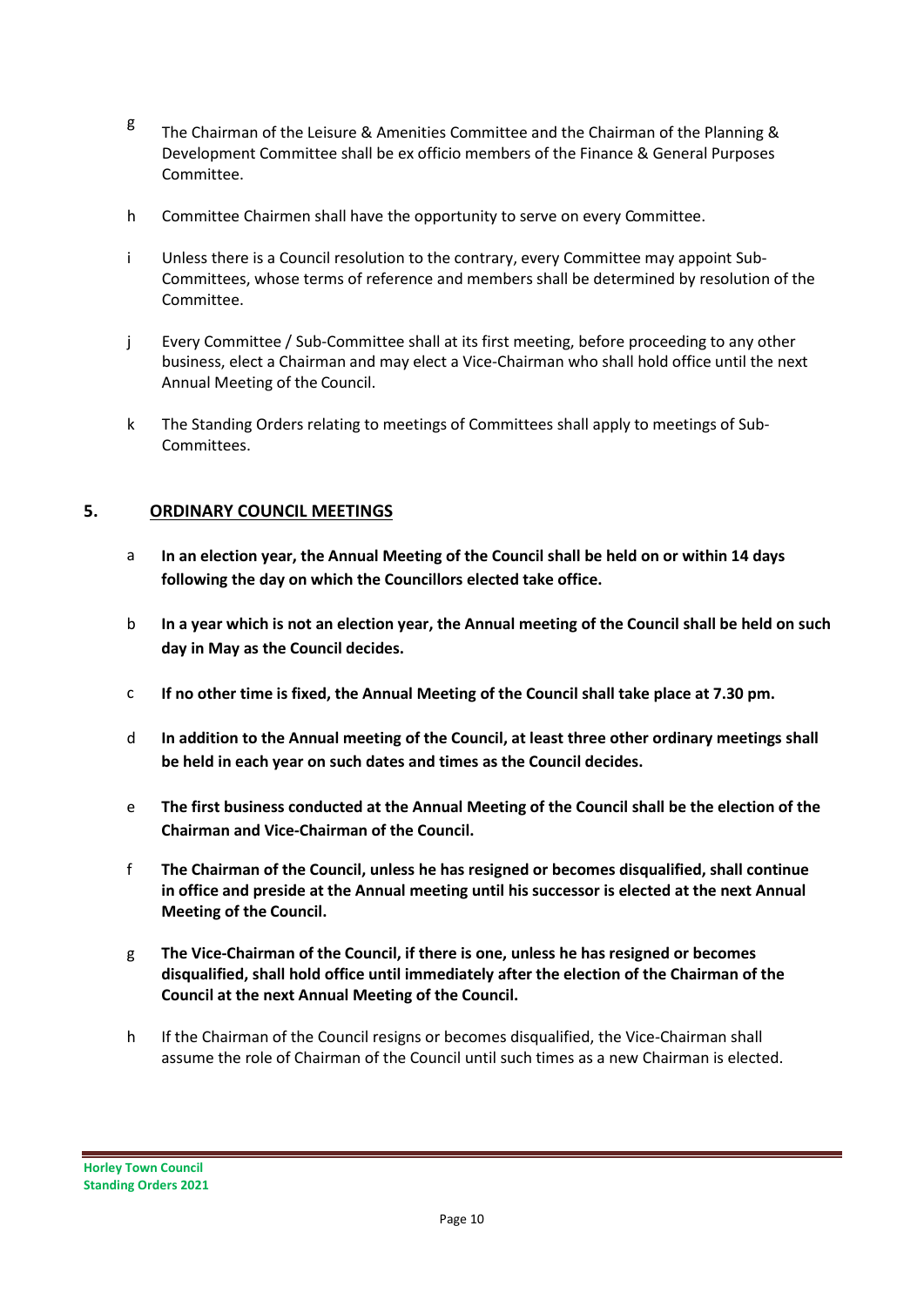- i **In an election year, if the current Chairman of the Council has not been re-elected as a member of the Council, he shall preside at the meeting until a successor Chairman of the Council has been elected. The current Chairman of the Council shall not have an original vote in respect of the election of the new Chairman of the Council but must give a casting vote in the case of an equality of votes.**
- j **In an election year, if the current Chairman of the Council has been re-elected as a member of the Council, he shall preside at the meeting until a new Chairman of the Council has been elected. He may exercise an original vote in respect of the election of the new Chairman of the Council and must give a casting vote in the case of an equality of votes.**
- k Following the election of the Chairman and Vice-Chairman of the Council at the Annual Meeting, the business shall include:
	- **i. In an election year, delivery by the Chairman of the Council and Councillors of their Acceptance of Office forms, unless the Council resolves for this to be done at a later date, and their consent to observe the Reigate and Banstead Member Code of Conduct, as adopted by Horley Town Council from 1 July 2012. In a year which is not an election year, delivery by the Chairman of the Council of his Acceptance of Office form unless the Council resolves for this to be done at a later date;**
	- ii. Confirmation of the accuracy of the minutes of the last meeting of the Council:
	- iii. Receipt of the minutes of the last meeting of a Committee;
	- iv. Consideration of the recommendations made by a Committee;
	- v. Review of delegation arrangements to Committees; Sub-Committees, staff and other local authorities;
	- vi. Review of the Terms of Reference for Committees;
	- vii. Appointment of members to existing Committees;
	- viii. Appointment of any new Committees in accordance with Standing Order 4;
	- ix. Review and adoption of appropriate Standing Orders and Financial Regulations;
	- x. Review of arrangements (including legal agreements) with other local authorities, not-for-profit bodies and businesses;
	- xi. Review of representation on or work with external bodies and arrangements for reporting back;
	- xii. In an election year, to make arrangements with a view to the Council becoming eligible to exercise the General Power of Competence in the future;
	- xiii. Review of inventory of land and other assets including buildings and office equipment;

**Horley Town Council Standing Orders 2021**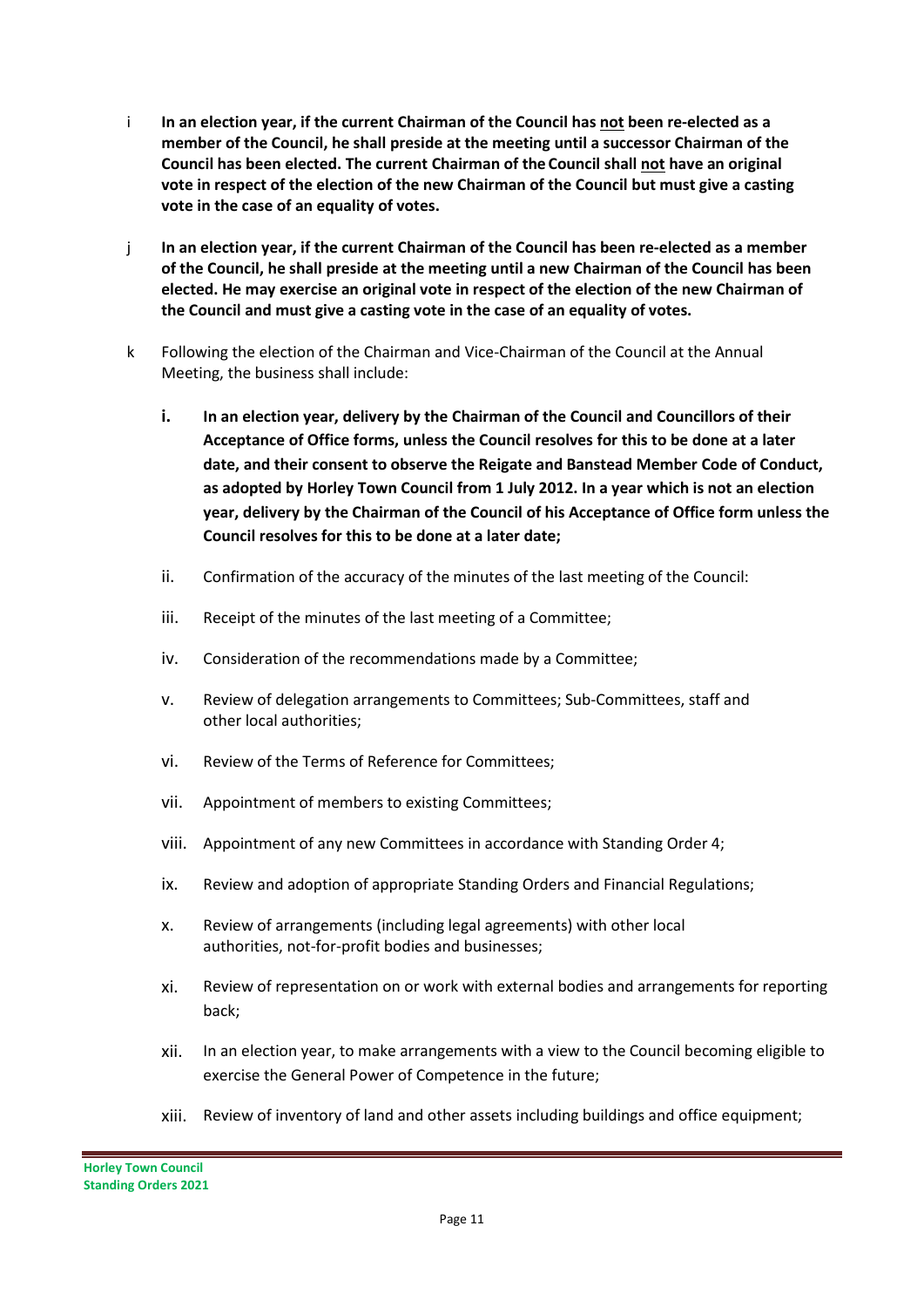- xiv. Confirmation of arrangements for insurance cover in respect of all insurable risks;
- xv. Review of the Council's and/or staff subscriptions to other bodies;
- xvi. Review of Council's complaints procedure;
- xvii. Review of the Council's policies, procedures and practices in respect of its obligations under freedom of information and data protection legislation (*see also Standing Orders 11, 20 and 21*);
- xviii. Review of the Council's policy for dealing with the press/media;
- xix. Review of the Council's employment policies and procedures;
- xx. Review of the Council's expenditure incurred under the General Power of Competence.
- xxi. Determining the time and place of ordinary meetings of the Council up to and including the next Annual Meeting of the Council.

#### **6. EXTRAORDINARY MEETINGS OF THE COUNCIL, COMMITTEES AND SUB-COMMITTEES**

- a **The Chairman of the Council may convene an Extraordinary Meeting of the Council at any time.**
- b **If the Chairman of the Council does not call an Extraordinary Meeting of the Council within seven days of having been requested in writing to do so by two Councillors, any two Councillors may convene an Extraordinary Meeting of the Council. The public notice giving the time, place and agenda for such a meeting shall be signed by the two Councillors.**
- $c$  At least three days' notice shall be given for any Extraordinary meeting. The agenda shall set out the businessto be considered at the meeting and no other businessshall be transacted at that meeting.
- d The Chairman of a Committee or Sub-Committee may convene an Extraordinary meeting of the Committee or Sub-Committee at any time.
- e If the Chairman of a Committee or Sub-Committee does not call an Extraordinary Meeting within seven days of having been requested to do so by two members of the Committee, those two members of the Committee may convene an Extraordinary Meeting of the Committee or a Sub-Committee.
- f If the meeting is called by members, the statutory notice of the meeting must be signed by the members concerned and the business proposed to be transacted at the meeting must be specified.

**Horley Town Council Standing Orders 2021**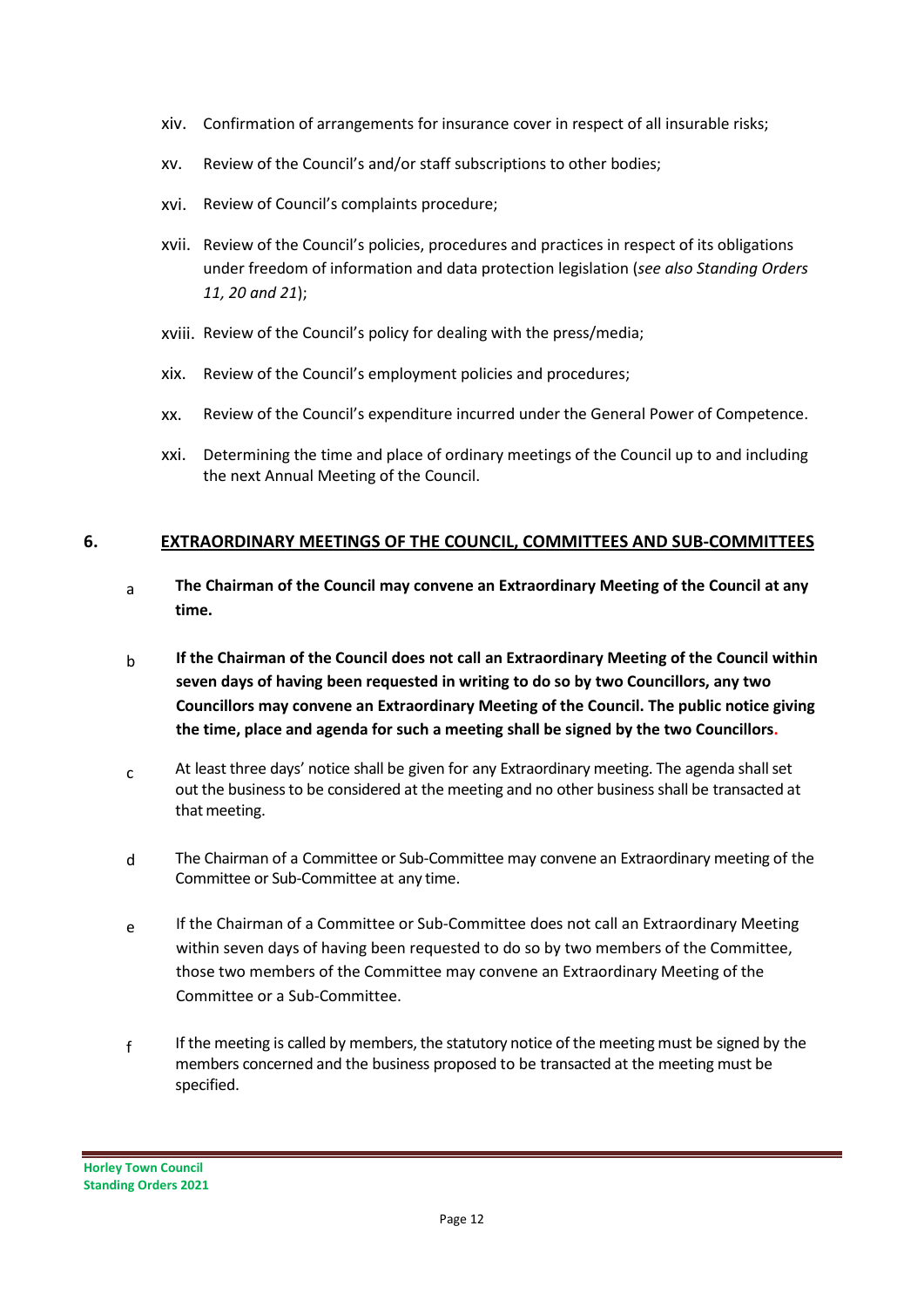## **7. PREVIOUS RESOLUTIONS**

- a A resolution shall not be reversed within six months except either by a special motion, which requires written notice by at least six Councillors to be given to the Proper Officer in accordance with Standing Order 9, or by a motion moved in pursuance of the recommendation of a Committee or a Sub-Committee.
- b When a motion moved pursuant to Standing Order 7(a) has been disposed of, no similar motion may be moved for a further six months.

# **8. VOTING ON APPOINTMENTS**

a Where more than two persons have been nominated for a position to be filled by the Council and none of those persons has received an absolute majority of votes in their favour, the name of the person having the least number of votes shall be struck off the list and a fresh vote taken. This process shall continue until a majority of votes is given in favour of one person. A tie in votes may be settled by the casting vote exercisable by the Chairman of the meeting.

# **9. MOTIONS FOR A MEETING THAT REQUIRE WRITTEN NOTICE TO BE GIVEN TO THE PROPER OFFICER**

- a A motion shall relate to the responsibilities of the meeting for which it is tabled and in any event shall relate to the performance of the Council's statutory functions, powers and obligations or an issue which specifically affects the Council's area or its residents.
- b Except as provided by these Standing Orders, no resolution may be moved unless the business to which it relates has been put on the Agenda by the Proper Officer or the mover has given notice in writing of its terms and has delivered the notice to the Proper Officer at least seven clear business days before the next meeting of the Council.
- c The Proper Officer shall insert in the agenda for every meeting all notices of motion or recommendation, unless the member giving a notice of motion has stated in writing that they intend to move it at some later meeting, or they withdrawit.
- d The Proper Officer may, before including a motion on the agenda received in accordance with Standing Order 9(b), correct obvious grammatical or typographical errors in the wording of the motion.
- e If the Proper Officer considers the wording of a motion received in accordance with Standing Order 9(b) is not clear in meaning, the motion shall be rejected until the mover of the motion resubmits it, so that it can be understood, in writing, to the Proper Officer at least seven clear business days before the meeting.

**Horley Town Council Standing Orders 2021**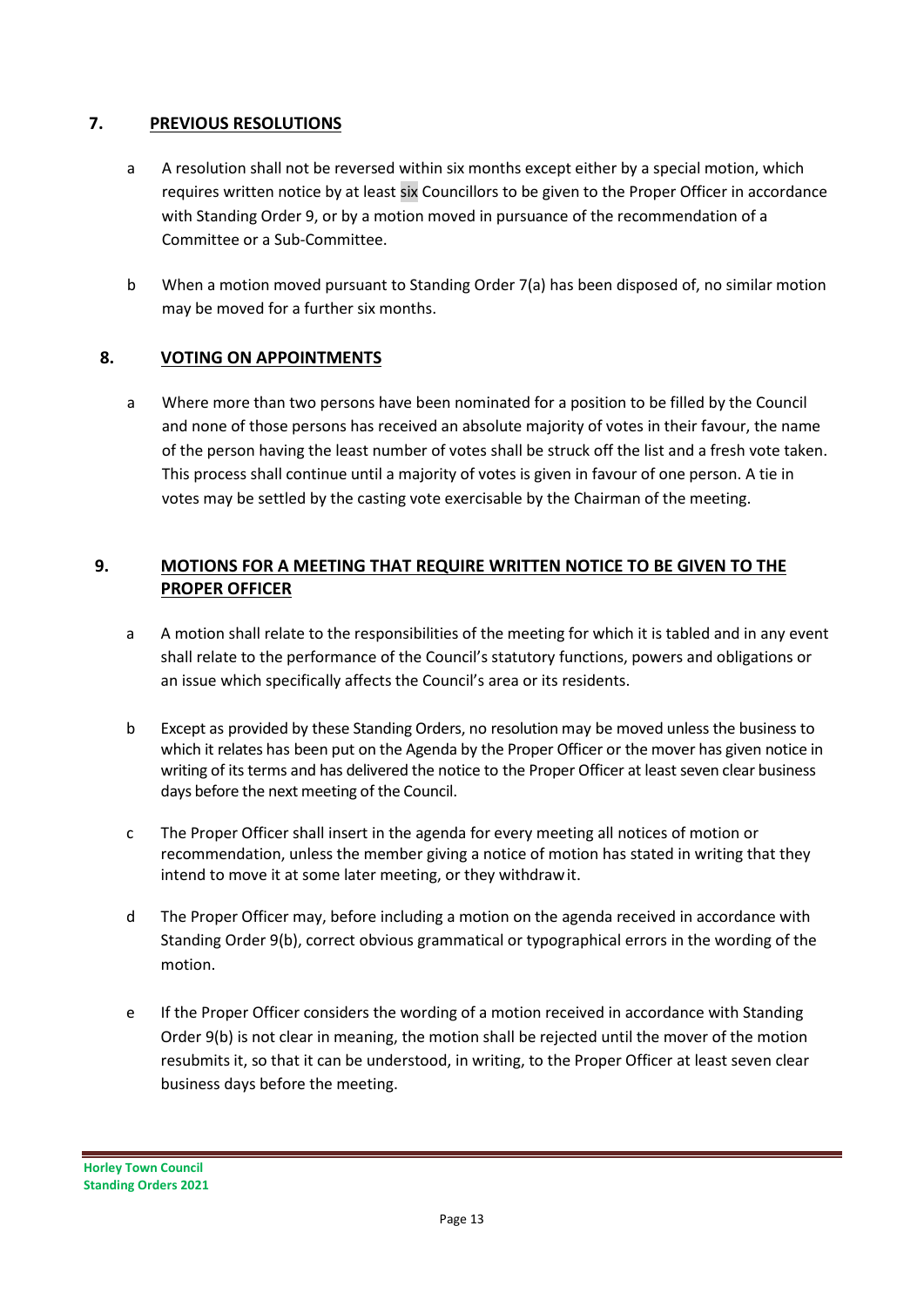- f If the wording or subject of a proposed motion is considered improper, the Proper Officer shall consult with the Chairman of the forthcoming meeting or, as the case may be, the Councillors who have convened the meeting, to consider whether the motion shall be included in the agenda or rejected.
- g If a resolution or recommendation specified in the agenda is not moved either by the member who gave notice of it or by any other member, it shall, unless postponed by the Council, be treated as withdrawn and shall not be moved without freshnotice.
- h If the subject matter of a resolution comes within the province of a committee of the Council, it shall, upon being moved and seconded, stand referred without discussion to such committee, provided that the Chairman, if he considers it to be a matter of urgency, may allow the matter to be dealt with at the meeting at which it was moved.
- i Every resolution or recommendation shall be relevant to some subject over which the Council has power orduties.
- j The decision of the Proper Officer as to whether or not to include the motion on the agenda shall be final.
- k Motions received shall be recorded and numbered in the order that they are received.
- l Motions rejected shall be recorded with an explanation by the Proper Officer of the reason for rejection.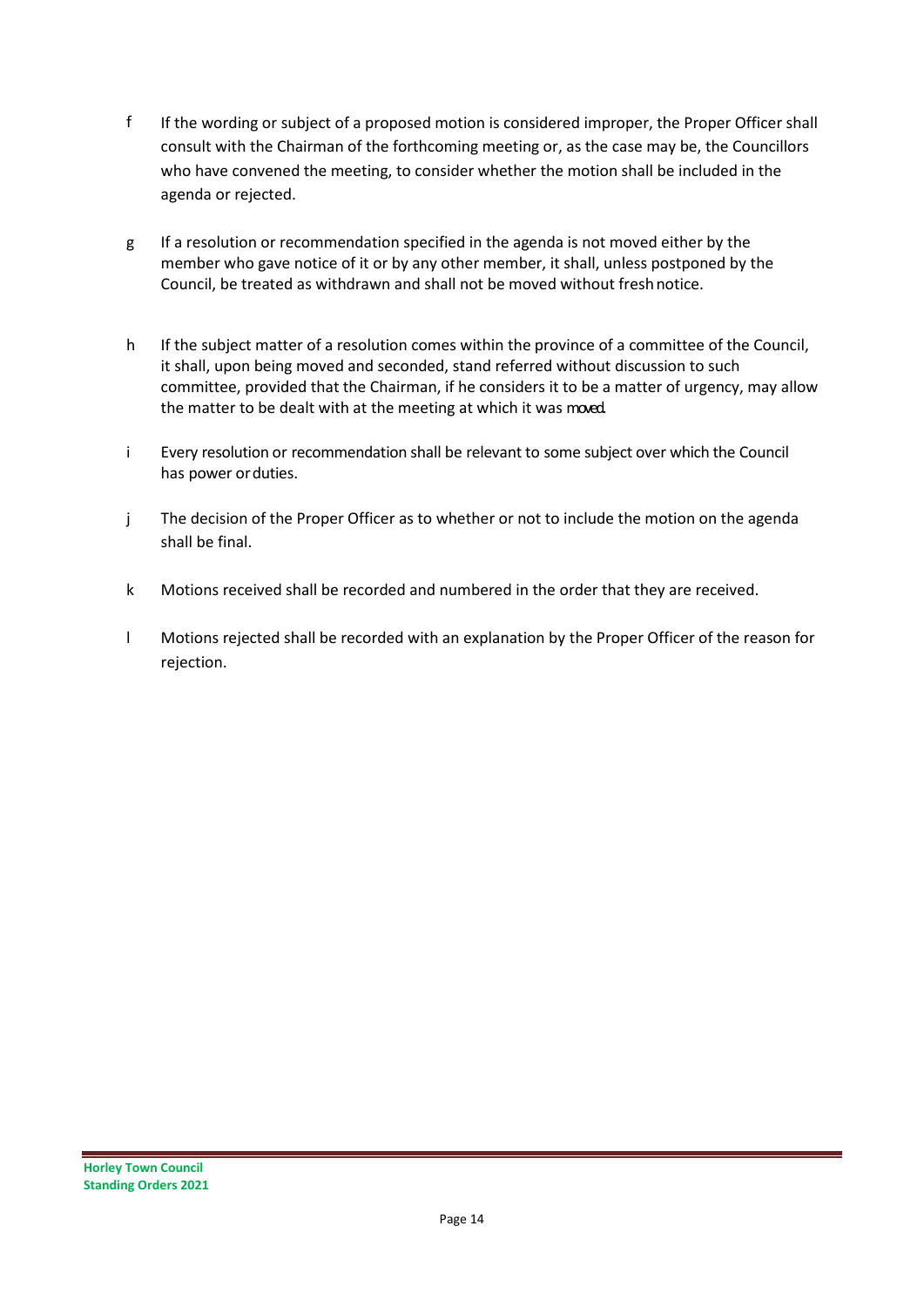## **10. MOTIONS AT A MEETING THAT DO NOT REQUIRE WRITTEN NOTICE**

- a The following motions may be moved at a meeting without written notice to the Proper Officer:
	- i. to correct an inaccuracy in the draft minutes of a meeting;
	- ii. to move to a vote;
	- iii. to defer consideration of a motion;
	- iv. to refer a motion to a particular Committee or Sub-Committee;
	- v. to appoint a person to preside at a meeting;
	- vi. to change the order of business on the agenda;
	- vii. to proceed to the next business on the agenda;
	- viii. to require a written report;
	- ix. to appoint a Committee or Sub-Committee and their members;
	- x. to extend the time limits for speaking;
	- xi. to exclude the press and public from a meeting in respect of confidential or other information which is prejudicial to the public interest;
	- xii. to not hear further from a Councillor or a member of the public;
	- xiii. to exclude or silence a Councillor or member of the public for disorderly conduct;
	- xiv. to temporarily suspend the meeting;
	- xv. to suspend a particular Standing Order (unless it reflects mandatory statutory or legal requirements);
	- xvi. to adjourn the meeting; or
	- xvii. to close the meeting.

## **11. MANAGEMENT OF INFORMATION**

#### *See also Standing Order 20*

a **The Council shall have in place and keep under review, technical and organisational measures to keep secure information (including personal data) which it holds in paper and electronic form. Such arrangements shall include deciding who has access to personal data and encryption of personal data.**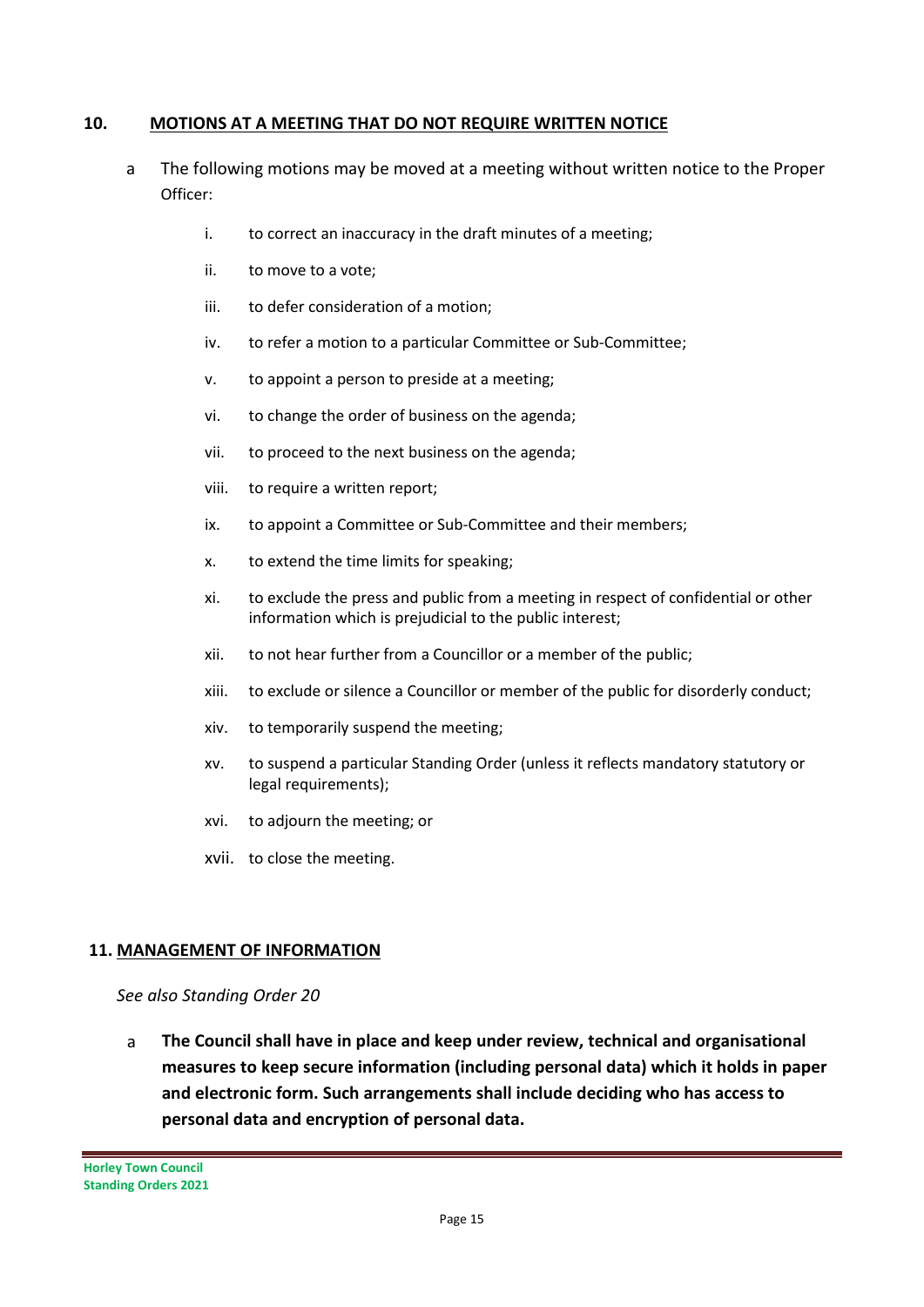- b **The Council shall have in place, and keep under review, policies for the retention and safe destruction of all information (including personal data) which it holds in paper and electronic form. The Council's Retention Policy shall confirm the period for which information (including personal data) shall be retained or if this is not possible the criteria used to determine that period (e.g. the Limitation Act 1980).**
- c **The agenda, papers that support the agenda and the minutes of a meeting shall not disclose or otherwise undermine confidential information or personal data without legal justification.**
- d **Councillors, staff, the Council's contractors and agents shall not disclose confidential information or personal data without legal justification.**

# **12. DRAFT MINUTES**

| <b>Full Council meetings</b> |  |
|------------------------------|--|
| Committee meetings           |  |
| Sub-committee meetings       |  |

- a If the draft minutes of a preceding meeting have been served on Councillors with the agenda to attend the meeting at which they are due to be approved for accuracy, they shall be taken as read.
- b There shall be no discussion about the draft minutes of a preceding meeting except in relation to their accuracy. A motion to correct an inaccuracy in the draft minutes shall be moved in accordance with Standing Order 10 (a) (i).
- c The accuracy of draft minutes, including any amendment(s) made to them, shall be confirmed by resolution and shall be signed by the Chairman of the meeting and stand as an accurate record of the meeting to which the minutes relate.
- d If the Chairman of the meeting does not consider the minutes to be an accurate record of the meeting to which they relate, he shall sign the minutes and include a paragraph in the following terms or to the same effect:

"The Chairman of this meeting does not believe that the minutes of the meeting of the  $\left[ \right]$ held on [date] in respect of [ ] were a correct record but his view was not upheld by the meeting and the minutes are confirmed as an accurate record of the proceedings."

- e **If the Council's gross annual income or expenditure (whichever is higher) does not exceed**
- **£25,000, it shall publish draft minutes on a website which is publicly accessible and free of charge not later than one month after the meeting has taken place.**
- 

●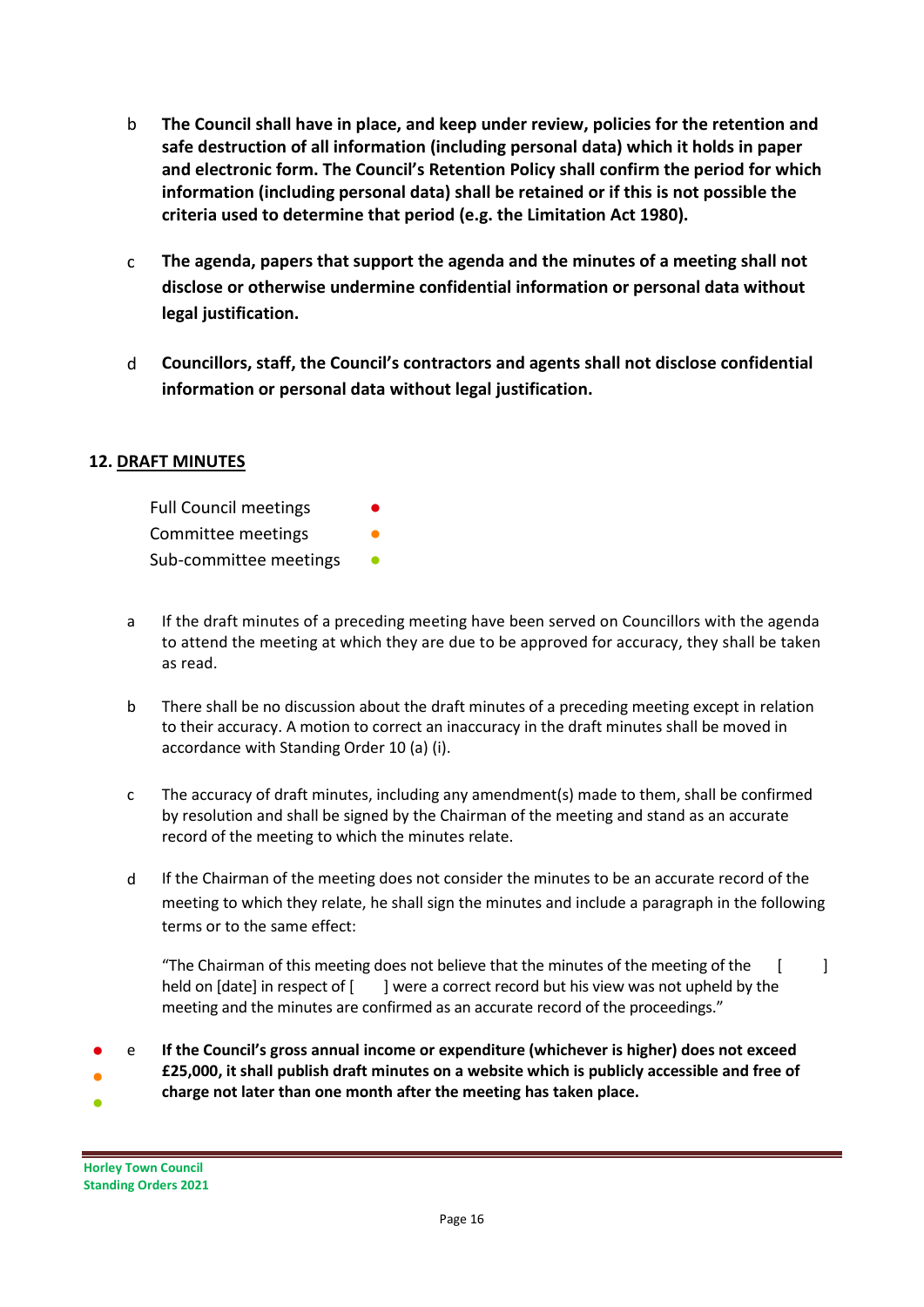f Subject to the publication of draft minutes in accordance with Standing Order 12 (e) and Standing Order 20 (a) and following a resolution which confirms the accuracy of the minutes of a meeting, the draft minutes or recordings of the meeting for which approved minutes exist shall be destroyed.

# **13. CODE OF CONDUCT AND DISPENSATIONS**

## *See also Standing Order 3 y*

- a All Councillors and Non-Councillors with voting rights shall observe the Code of Conduct adopted by the Council.
- b Members are advised to undertake training in the Code of Conduct within six months of the delivery of their Declaration of Acceptance of Office.
- c Unless he has been granted a dispensation, a Councillor or Non-Councillor with voting rights shall withdraw from a meeting when it is considering a matter in which he has a disclosable pecuniary interest. He may return to the meeting after it has considered the matter in which he had the interest.
- d Unless he has been granted a dispensation, a Councillor or Non-Councillor with voting rights shall withdraw from a meeting when it is considering a matter in which he has another interest if so required by the Council's Code of Conduct. He may return to the meeting after it has considered the matter in which he had the interest.
- e **Dispensation requests shall be in writing and submitted to the Proper Officer** as soon as possible before the meeting, or failing that, at the start of the meeting for which the dispensation is required.
- f A decision as to whether to grant a dispensation shall be made by a meeting of the Council, or Committee or Sub-Committee for which the dispensation is required and that decision is final.
- g A dispensation request shall confirm:
	- i. the description and the nature of the disclosable pecuniary interest or other interest to which the request for the dispensation relates;
	- ii. whether the dispensation is required to participate at a meeting in a discussion only or a discussion and a vote;
	- iii. the date of the meeting or the period (not exceeding four years) for which the dispensation is sought; and
	- iv. an explanation as to why the dispensation is sought.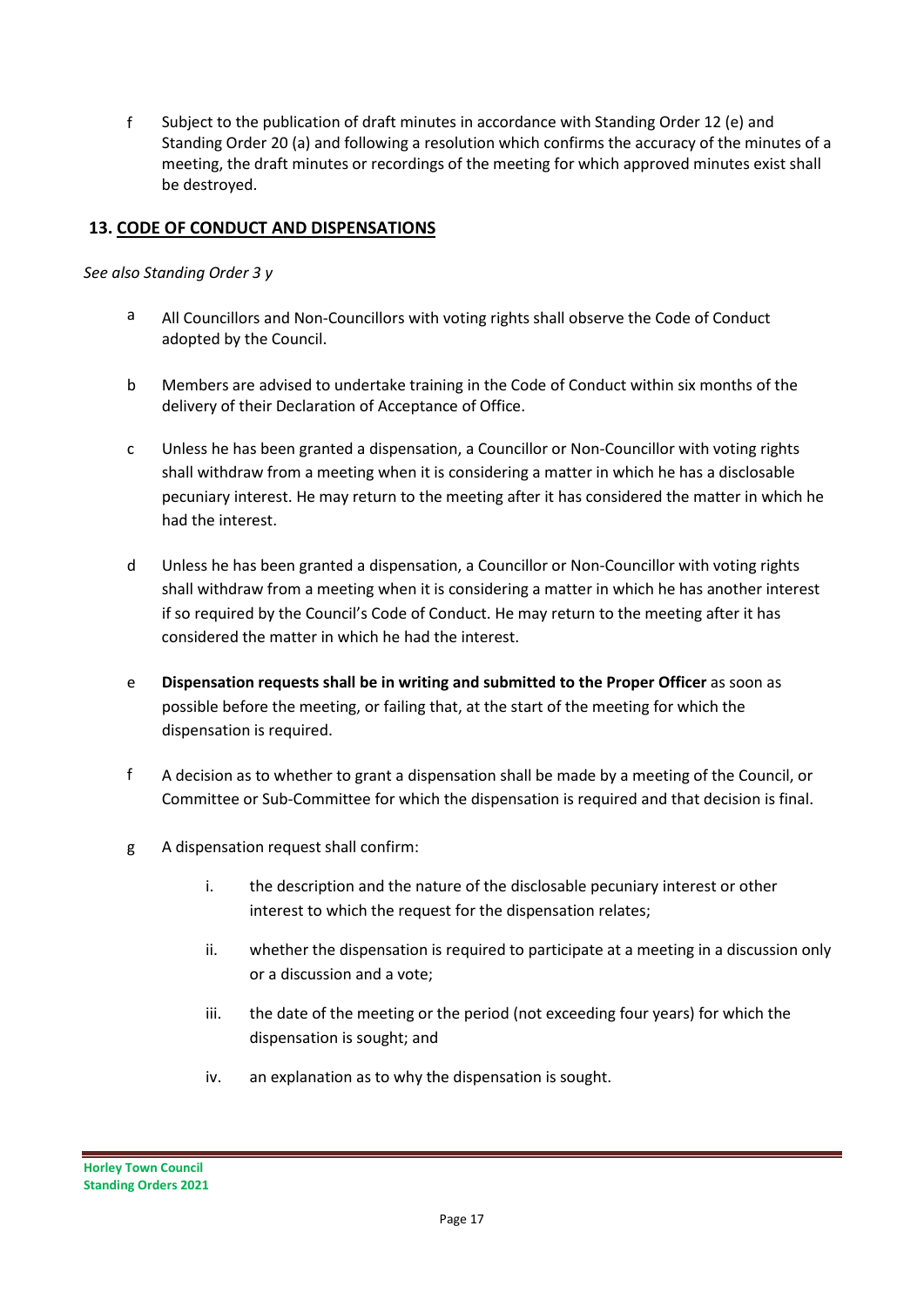- h Subject to standing orders 13 (e) and (g) , a dispensation request shall be considered by the Proper Officer before the meeting or, if this is not possible, at the beginning of the meeting of the Council, or Committee or Sub-Committee for which the dispensation is required.
- i **A dispensation may be granted in accordance with Standing Order 13 (f) if having regard to all relevant circumstances any of the following apply:**
	- **i. without the dispensation the number of persons prohibited from participating in the particular business would be so great a proportion of the meeting transacting the business as to impede the transaction of the business;**
	- **ii. granting the dispensation is in the interests of persons living in the Council's area; or**
	- **iii. it is otherwise appropriate to grant a dispensation.**

# **14. CODE OF CONDUCT COMPLAINTS**

- a Upon notification by the Borough Council that it is dealing with a complaint that a Councillor or Non-Councillor with voting rights has breached the Council's code of conduct, the Proper Officer shall, subject to Standing Order 11, report this to the Council.
- b Where the notification in Standing Order 14 (a) relates to a complaint made by the Proper Officer, the Proper Officer shall notify the Chairman of Council of this fact, and the Chairman shall nominate another staff member to assume the duties of the Proper Officer in relation to the complaint until it has been determined and the Council has agreed what action, if any, to take in accordance with Standing Order 14 (d).
- c The Council may:
	- i. provide information or evidence where such disclosure is necessary to investigate the complaint or is a legal requirement;
	- ii. seek information relevant to the complaint from the person or body with statutory responsibility for investigation of the matter;
- d **Upon notification by the Borough Council that a Councillor or Non-Councillor with voting rights has breached the Council's Code of Conduct, the Council shall consider what, if any, action to take against him. Such action excludes disqualification or suspension from office.**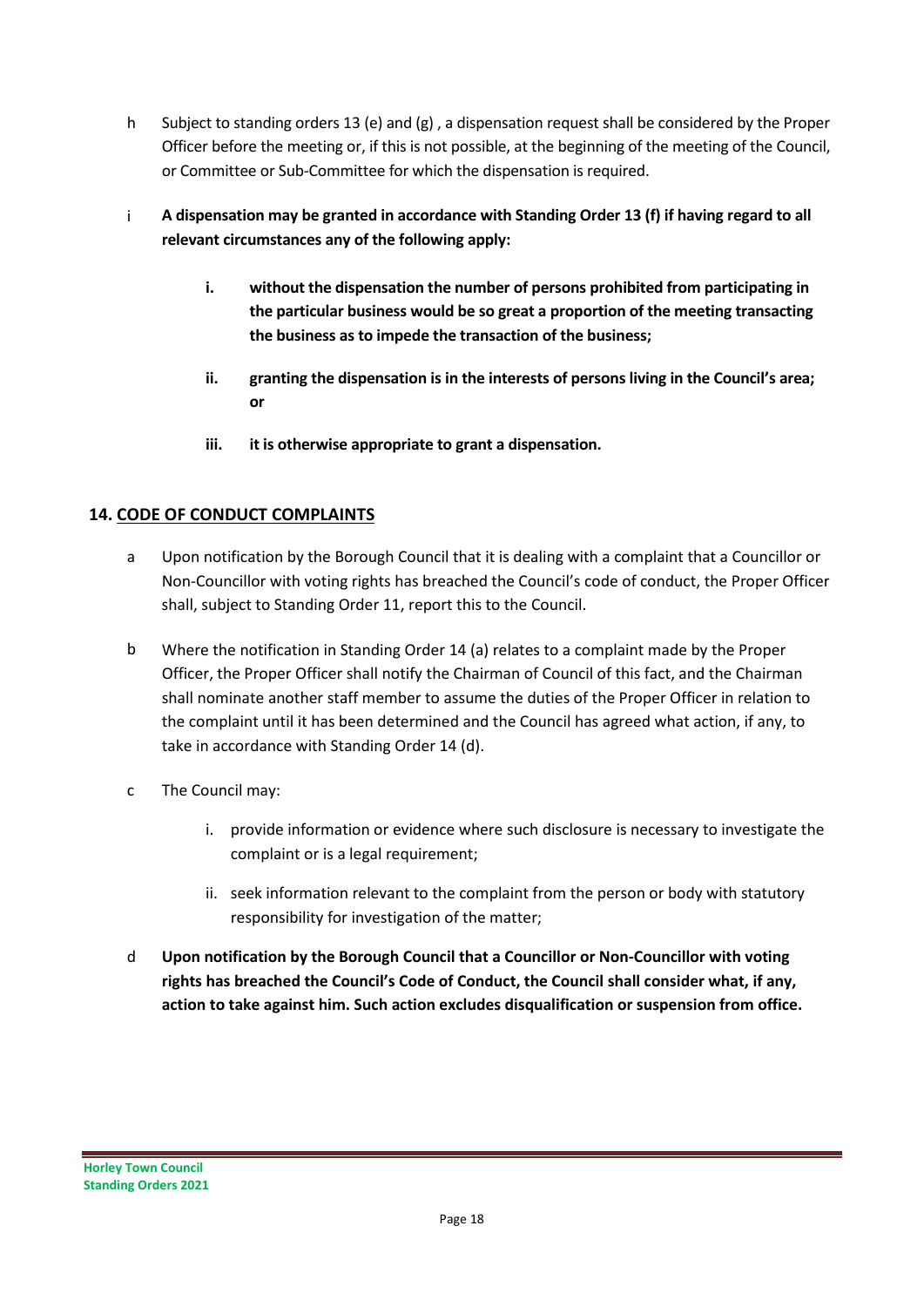## **15. PROPER OFFICER**

- <sup>a</sup> The Council's Proper Officer shall be either (i) the Clerk; or such other employee as may be nominated by the Council from time to time or (ii) such other employee appointed by the Council to undertake the role of the Proper Officer during the Proper Officer's absence.
- b The Proper Officer shall:
	- i. **at least three clear days before a meeting of the Council, a Committee** or a Sub-Committee**,**
		- **serve on Councillors by email authenticated in such manner as the Proper Officer thinks fit, a signed summons confirming the time, place and the agenda (provided the Councillor has consented to service by email); and**
		- **provide, in a conspicuous place, public notice of the time, place and agenda at least three clear days before a meeting of the Council or its Committees (provided that the public notice with agenda of an Extraordinary Meeting of the Council convened by Councillors is signed by them).**

*See Standing Order 3 (c) for the meaning of clear days for a meeting of a Full Council and standing order 3 (d) for the meaning of clear days for a meeting of a committee;*

- ii. subject to Standing Order 9, include on the agenda all motions in the order received unless a Councillor has given written notice at least three days before the meeting confirming his withdrawal of it;
- **iii. convene a meeting of Full Council for the election of a new Chairman of the Council, occasioned by a casual vacancy in his office;**
- **iv. facilitate inspection of the minute book by local government electors;**
- **v. receive and retain copies of byelaws made by other local authorities;**
- vi. hold Acceptance of Office forms from Councillors;
- vii. hold a copy of every Councillor's Notification of Disclosable Pecuniary Interests and any changes to it and keep copies of the same available for inspection, as well as making the information available on the Town Councilwebsite;
- viii. assist with responding to requests made under freedom of information legislation and rights exercisable under data protection legislation, in accordance with the Council's relevant policies and procedures;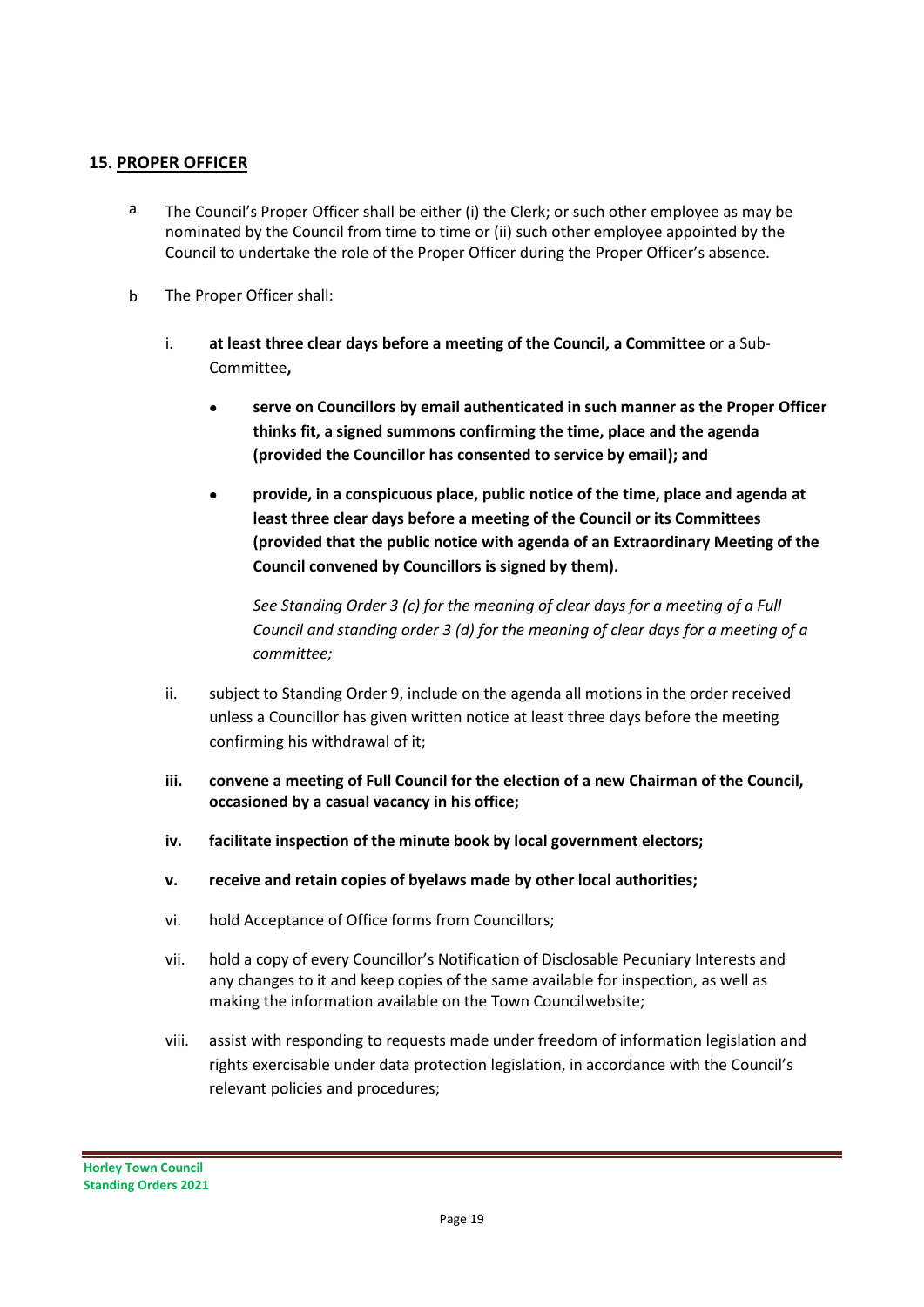- ix. liaise, as appropriate, on the Council's Data Protection matters;
- x. receive and send general correspondence and notices on behalf of the Council except where there is a resolution to the contrary.
- xi. assist in the organisation of, storage of, access to, security of and destruction of information held by the Council in paper and electronic form subject to the requirements of data protection and freedom of information legislation and other legitimate requirements (e.g. the Limitation Act 1980);
- xii. arrange for legal deeds to be executed; *(See also Standing Order 23);*
- xiii. arrange or manage the prompt authorisation, approval, and instruction regarding any payments to be made by the Council in accordance with the Council's Financial Regulations;
- xiv. keep electronic records of every Planning Application notified to the Council and the Council's response to the Local PlanningAuthority;
- xv. refer a Planning Application received by the Council to all members on receipt and escalate to the Planning Applications Sub-Committee if the nature of a Planning Application requires consideration before the next Planning Meeting and for later ratification at that meeting.
- xvi. manage access to the information about the Council via the Publication Scheme;
- xvii. receive and send correspondence on behalf of the Council and action or undertake any activity instructed by resolution;

## **16. RESPONSIBLE FINANCIAL OFFICER**

a The Council shall appoint appropriate staff member(s) to undertake the work of the Responsible Financial Officer when the Responsible Financial Officer is absent.

## **17. ACCOUNTS AND ACCOUNTING STATEMENTS**

- a "Proper practices" in Standing Orders refer to the most recent version of "Governance and Accountability for Local Councils – a Practitioners' Guide"
- b All payments by the Council shall be authorised, approved and paid in accordance with the law, proper practices and the Council's Financial Regulations.
- c The Responsible Financial Officer shall supply to each Councillor a monthly statement to summarise:
	- i. the Council's receipts and payments for each quarter;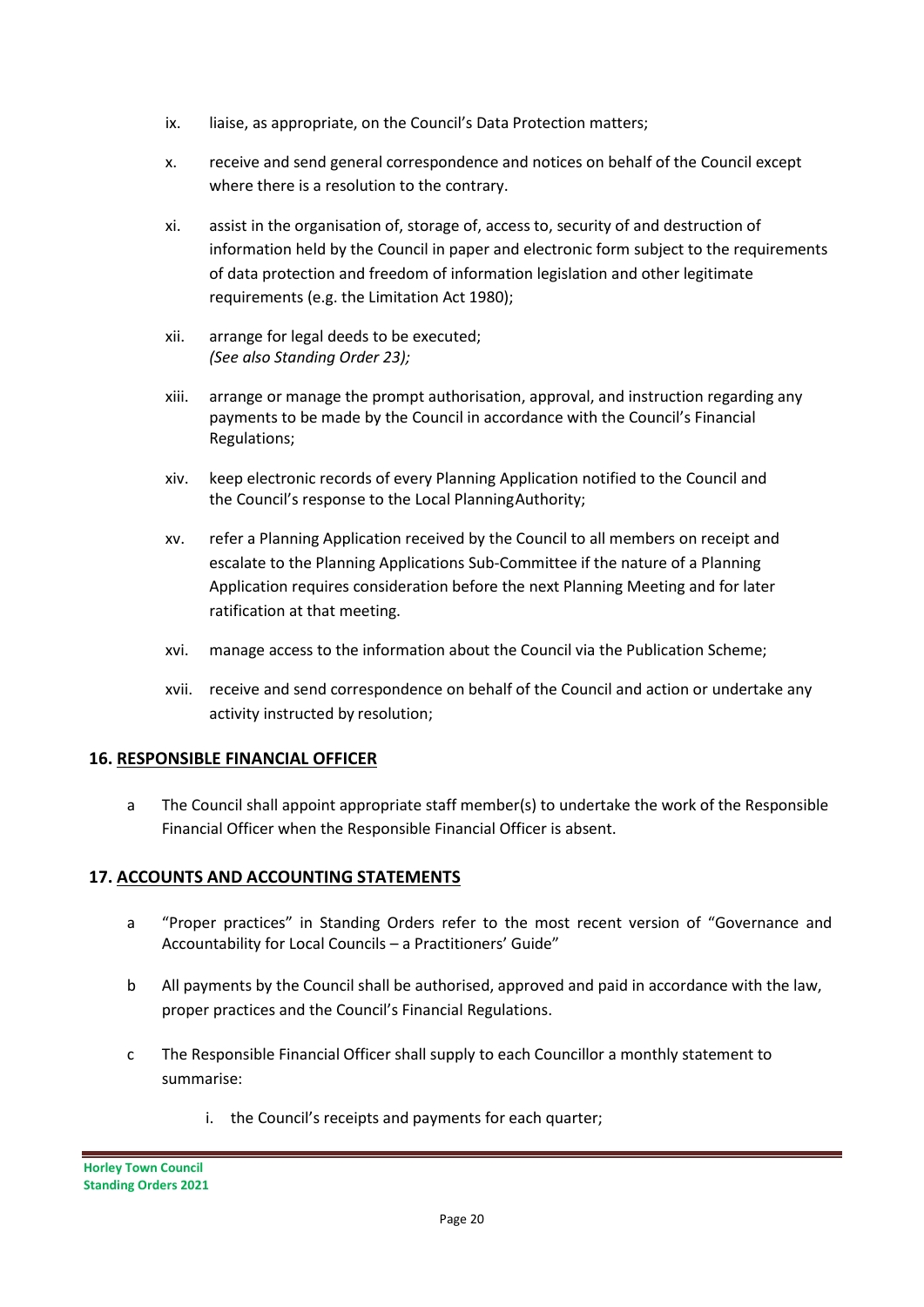- ii. the Council's aggregate receipts and payments for the year to date;
- iii. the balances held at the end of the quarter being reported; and

which includes a comparison with the budget for the financial year and highlights any actual or potential overspends.

- d As soon as possible after the financial year end at 31 March, the Responsible Financial Officer shall provide:
	- i. each Councillor with a statement summarising the Council's receipts and payments (or income and expenditure) for the last quarter and the year to date for information; and
	- ii. to the Council the accounting statements for the year in the form of Section 1 of the Annual Governance and Accountability Return, as required by proper practices, for consideration and approval.
- e The year-end accounting statements shall be prepared in accordance with proper practices and apply the form of accounts determined by the Council (receipts and payments, or income and expenditure) for the year to 31 March. A completed draft Annual Governance and Accountability Return shall be presented to all Councillors prior to anticipated approval by the Council. The Annual Governance and Accountability Return of the Council, which is subject to external audit, including the Annual Governance Statement, shall be presented to the Council for consideration and formal approval before 30 June.

#### **18. FINANCIAL CONTROLS AND PROCUREMENT**

- a Any expenditure incurred by the Council shall be in accordance with the Council's Financial Regulations.
- b The Council shall consider and approve Financial Regulations drawn up by the Responsible Financial Officer, which shall include detailed arrangements in respect of the following:
	- i. the keeping of accounting records and systems of internal controls;
	- ii. the assessment and management of financial risks faced by the Council;
	- iii. the work of the independent internal auditor in accordance with proper practices and the receipt of regular reports from the internal auditor, which shall be required at least annually;
	- iv. the inspection and copying by Councillors and local electors of the Council's accounts and/or orders of payments; and
	- v. whether contracts with an estimated value below £25,000 due to special circumstances are exempt from a tendering process or procurement exercise.

**Horley Town Council Standing Orders 2021**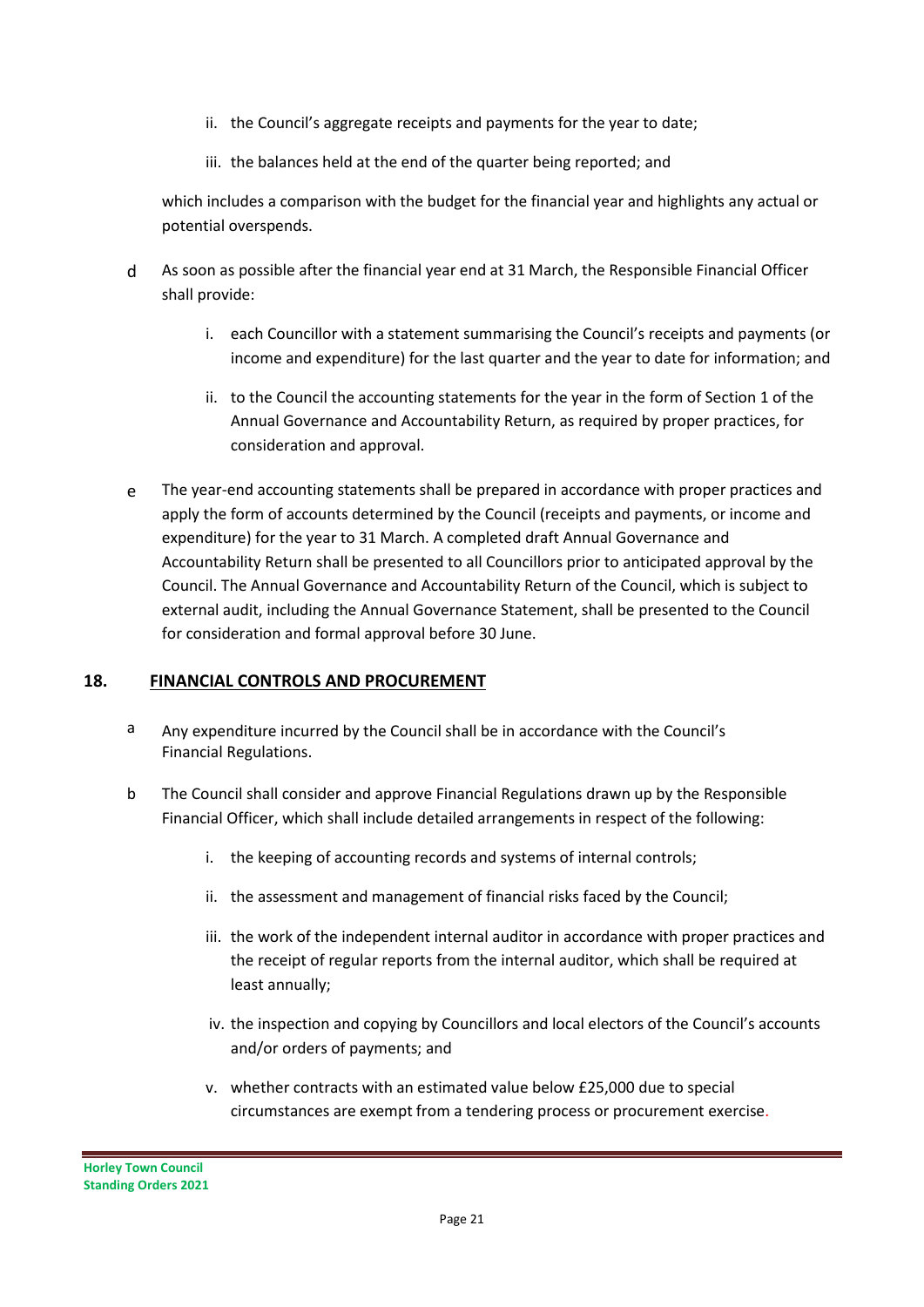- c Financial Regulations shall be reviewed regularly and at least annually for fitness of purpose at the first meeting of the Finance & General Purposes Committee in the municipal year with recommendations to Full Council for approval.
- d The Council's Financial Regulations may make provision for the authorisation of the payment of money in exercise of any of the Council's functions to be delegated to a Committee, Sub-Committee or to an employee.
- e **A public contract regulated by the Public Contracts Regulations 2015 with an estimated value in excess of £25,000 but less than the relevant thresholds in standing order 18(f) is subject to Regulations 109-114 of the Public Contracts Regulations 2015 which include a requirement on the Council to advertise the contract opportunity on the Contracts Finder website regardless of what other means it uses to advertise the opportunity.**
- f Subject to additional requirements in the Financial Regulations of the Council, the tender process for contracts for the supply of goods, materials, services or the execution of works shall include, as a minimum, the following steps:
	- i. a specification for the goods, materials, services or the execution of works shall be drawn up;
	- ii. an invitation to tender shall be drawn up to confirm (i) the Council's specification (ii) the time, date and address for the submission of tenders (iii) the date of the Council's written response to the tender and (iv) the prohibition on prospective contractors contacting Councillors or staff to encourage or support their tender outside the prescribed process;
	- iii. the invitation to tender shall be advertised in any manner that is appropriate;
	- iv. tenders are to be submitted in writing in a sealed marked envelope addressed to the Proper Officer;
	- v. tenders shall be opened by the Proper Officer in the presence of at least one Councillor after the deadline for submission of tenders has passed;
	- vi. tenders are to be reported to and considered by the appropriate meeting of the Council or a Committee or Sub-Committee with delegated responsibility.
- g Neither the Council, nor a Committee or a Sub-Committee with delegated responsibility for considering tenders, is bound to accept the lowest value tender.
- h **A public contract regulated by the Public Contracts Regulations 2015 with an estimated value in excess of £181,302 for a public service or supply contract or in excess of £4,551,413 for a public works contract (or other thresholds determined by the European Commission every two years and published in the Official Journal of the European Union (OJEU)) shall comply with the relevant procurement procedures and other requirements in the Public Contracts**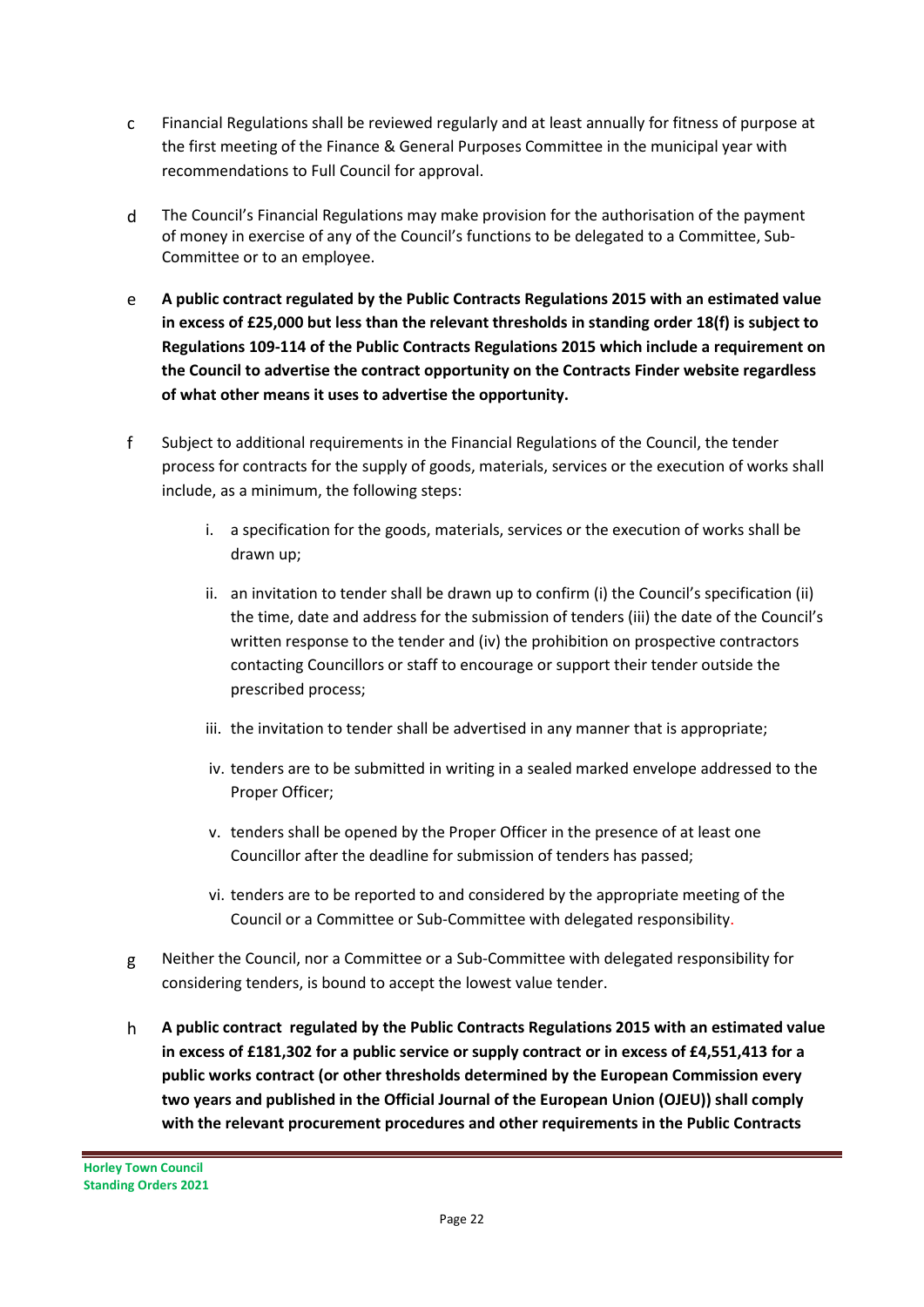**Regulations 2015 which include advertising the contract opportunity on the Contracts Finder website and in OJEU.**

i **A public contract in connection with the supply of gas, heat, electricity, drinking water, transport services, or postal services to the public; or the provision of a port or airport; or the exploration for or extraction of gas, oil or solid fuel with an estimated value in excess of £363,424 for a supply, services or design contract; or in excess of £4,551,413 for a works contract; or £820,370 for a social and other specific services contract (or other thresholds determined by the European Commission every two years and published in OJEU) shall comply with the relevant procurement procedures and other requirements in the Utilities Contracts Regulations 2016.**

# **19. HANDLING STAFF MATTERS**

- a A matter personal to a member of staff that is being considered by a meeting of the Council or the Staff Committee is subject to Standing Order 11.
- b Subject to the Council's policy regarding absence occasioned by illness or other reason, the Clerk shall report such absence to the Council Chairman (or if unavailable, the Vice-Chairman of the Council) and the Staff Committee shall be notified of any extended period of absence of more than 4 weeks at its next meeting (as reflected in the Council's adopted Staff Handbook).
- c The Clerk shall upon a resolution conduct an annual review of work performance and appraisal for all members of staff (as reflected in the Council's adopted Staff Handbook). The Clerk's annual review of work performance and appraisal shall be conducted by the Council Chairman (as reflected in the Council's adopted Staff Handbook). The outcomes of such reviews shall be reported to the Staff Committee along with the annual review of staff salaries in line with National Salary Awards agreed by the National Joint Council for Local Government Services (NJC) with recommendations made to Full Council for approval (as reflected in the Council's adopted Staff Handbook).
- d As stipulated in the Council's adopted Staff Handbook on the handling of grievance matters, the Clerk shall contact the Council Chairman in the first instance or, in his absence, the Vice-Chairman in respect of an informal or formal grievance matter, and the matter shall be reported back to the Staff Committee and progressed by resolution of Full Council.
- e As stipulated in the Council's adopted Staff Handbook on the handling of grievance matters, if an informal or formal grievance matter raised by a member of staff relates to the Chairman or Vice-Chairman, the matter shall be communicated by the Clerk to another member of the Staff Committee and progressed by resolution of Full Council.
- f Any persons responsible for all or part of the management of staff shall treat as confidential the written records of all meetings relating to their performance, capabilities, grievance or disciplinary matters.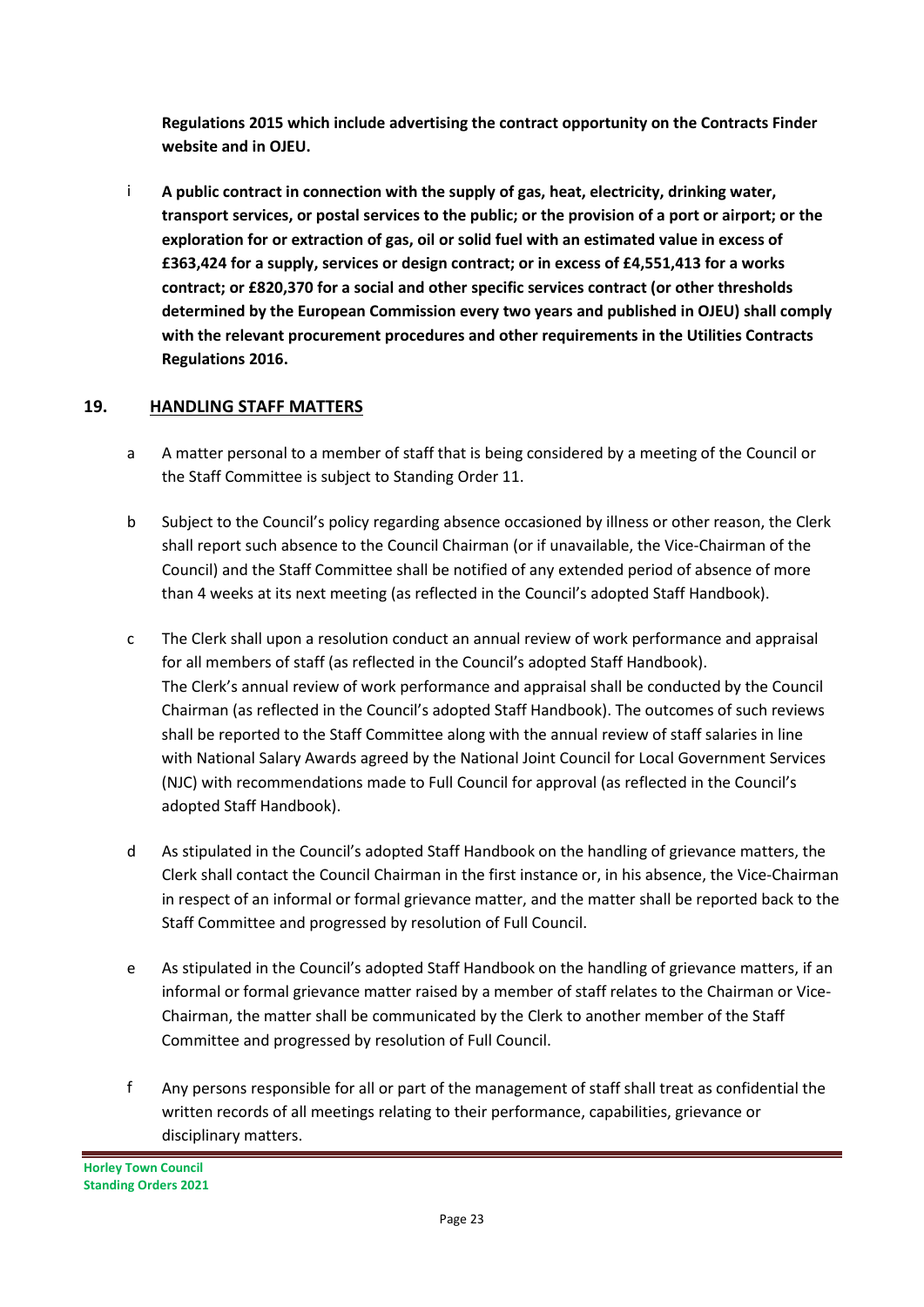g In accordance with Standing Order 11 a, persons with line management responsibilities shall have access to staff records referred to in standing order 19 f.

## **20. RESPONSIBILITIES TO PROVIDE INFORMATION**

#### *See also Standing Order 21*

- a **In accordance with freedom of information legislation, the Council shall publish information in accordance with its Publication Scheme and respond to requests for information held by the Council.**
- b **The Council, shall publish information in accordance with the requirements of the Local Government (Transparency Requirements) (England) Regulations 2015**.

#### **21. RESPONSIBILITIES UNDER DATA PROTECTION LEGISLATION**

(Below is not an exclusive list)

*See also standing order 11.*

- a **The Council shall implement a Data Protection Lead role with a dedicated email inbox for enquiries and all Councilors and staff will undertake responsibility during the course of their work.**
- b **The Council shall have policies and procedures in place to respond to an individual exercising statutory rights concerning his personal data.**
- c **The Council shall have a written policy in place for responding to and managing a personal data breach.**
- d **The Council shall keep a record of all personal data breaches comprising the facts relating to the personal data breach, its effects and the remedial action taken.**
- e **The Council shall ensure that information communicated in its privacy notice(s) is in an easily accessible and available form and kept up to date.**
- f **The Council shall maintain a written record of its processing activities.**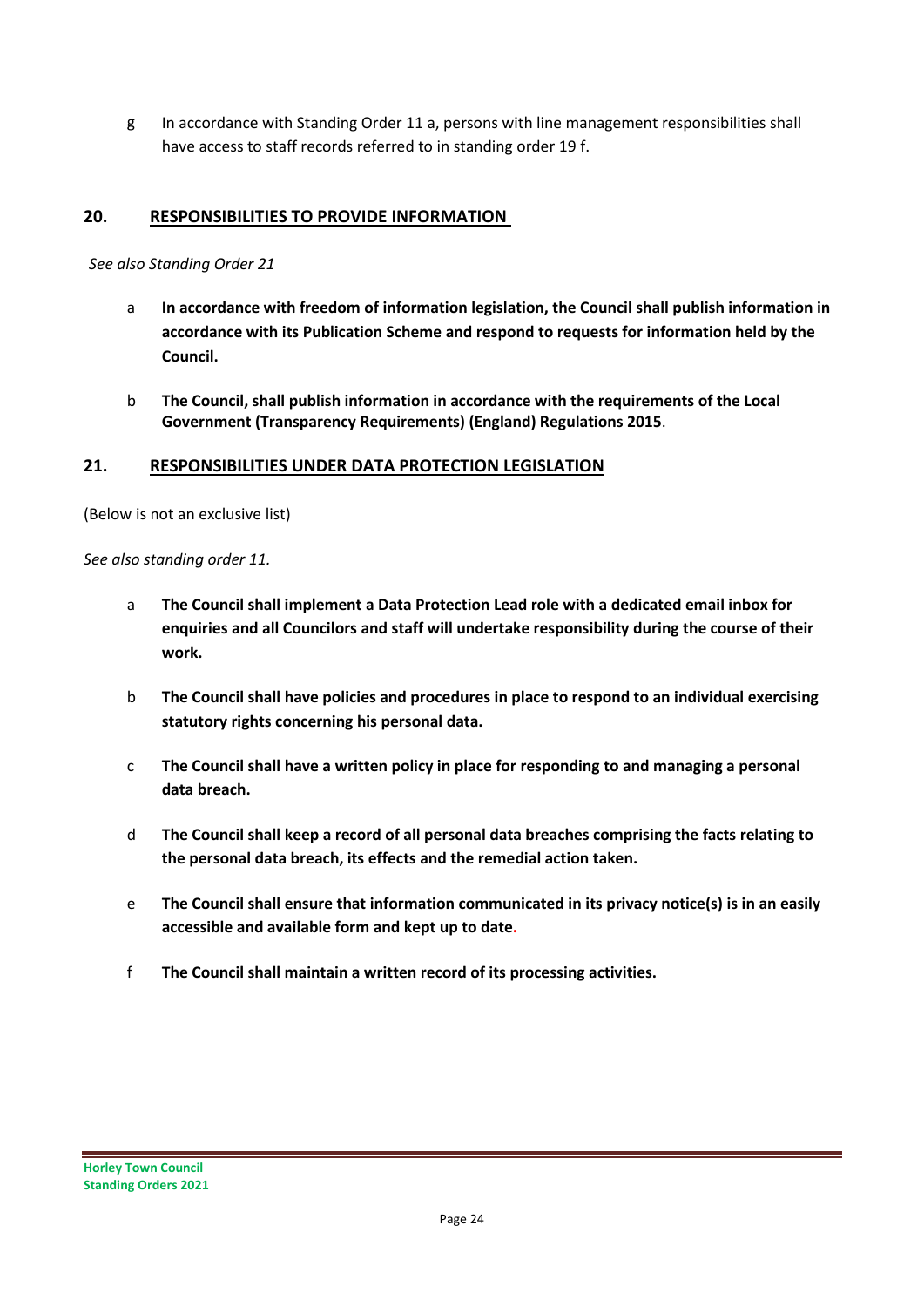## **22. RELATIONS WITH PRESS/MEDIA**

- a Requests from the press or other media for an oral or written comment or statement from the Council, its Councillors or staff shall be handled in accordance with the Council's policy in respect of dealing with the press and/or other media which is available to view on the Town Council website.
- b All Councillors and officers shall abide by the Press and Media Protocol, as well as, where appropriate, the Social Networking Policy which is available to view on the Town Council website.

## **23. EXECUTION AND SEALING OF LEGAL DEEDS**

*See also Standing Order 15 b (xii)*

- a A Legal Deed shall not be executed on behalf of the Council unless the same has been authorised by a resolution.
- b Subject to Standing Order 23 a., any two Councillors may sign, on behalf of the Council, any deed required by law and the Proper Officer shall witness their signatures**.**

## **24. COMMUNICATING WITH COUNTY AND BOROUGH COUNCILLORS**

- a At the beginning of the municipal year, a Schedule of the Council's Cycle of Meetings shall be sent to all County and Borough Councillors representing the Town Wards, with an open invitation to attend forthcoming Council Meetings, as displayed on th[e Town Council's website](https://www.horleysurrey-tc.gov.uk/meetings) together with an agenda available to download in advance of the meeting.
- b Copies of all correspondence issued by the Town Council shall be sent to all County and Borough Councillors representing the Town Wards, as relevant.

#### **25. RESTRICTIONS ON COUNCILLOR ACTIVITIES**

- a Unless duly authorised no Councillor shall:
	- i. inspect any land and/or premises which the Council has a right or duty to inspect; or
	- ii. issue orders, instructions or directions.